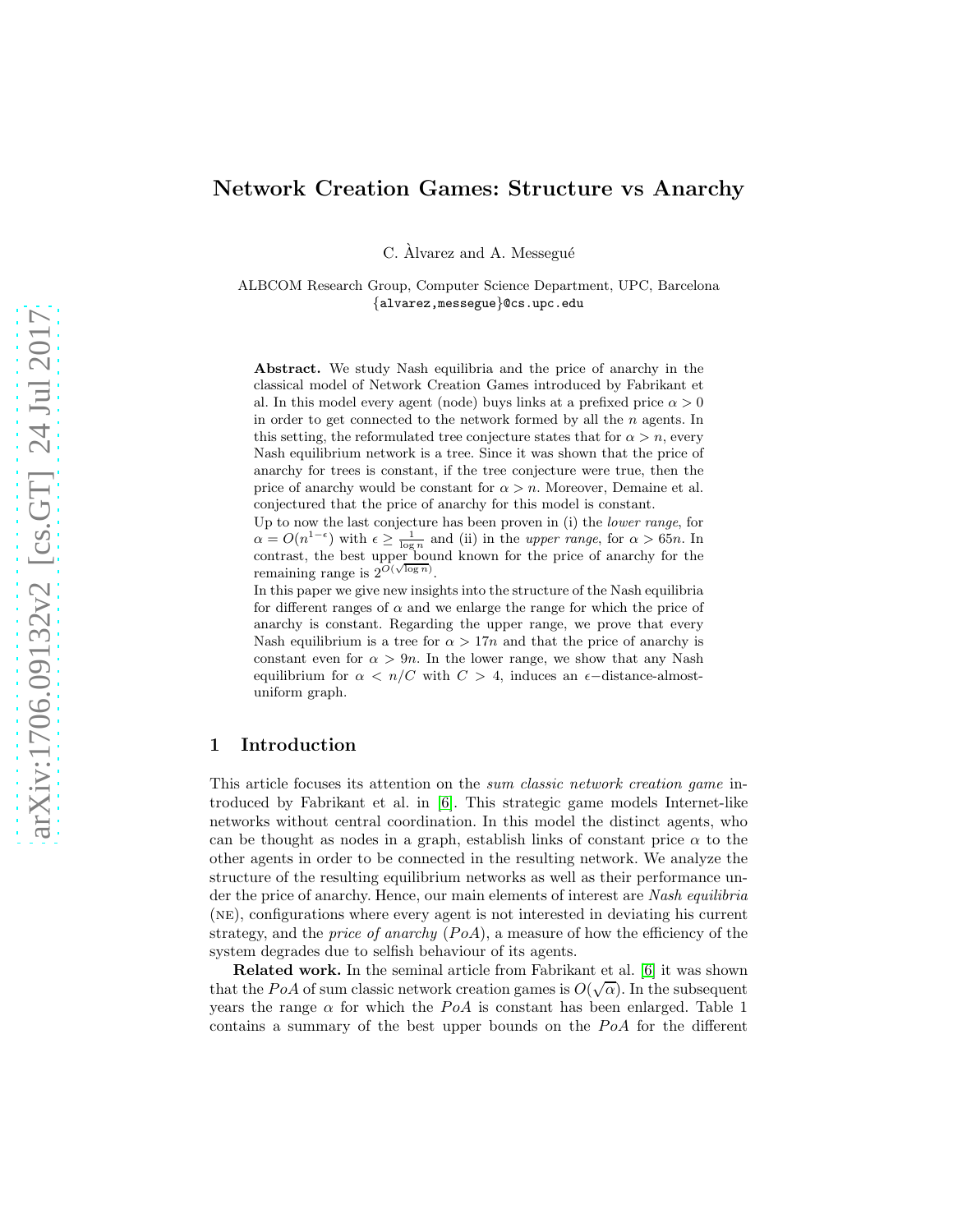values of the parameter  $\alpha$ . For the lower range, it was proved that the PoA is constant for  $\alpha = O(\sqrt{n})$  in [\[8\]](#page-21-1) and [\[1\]](#page-20-0), independently. Afterwards, this range was enlarged in [\[4\]](#page-20-1) by showing that the PoA is constant for  $\alpha = O(n^{1-\epsilon})$ , with  $\epsilon \geq 1/\log n$ . Futhermore, in [\[4\]](#page-20-1), the authors also provided better upper bounds for  $\alpha < \sqrt[n]{n/2}$  and for  $\alpha < \sqrt{n/2}$ . For the upper range, it was first proved that the PoA is constant for  $\alpha = \Omega(n^{3/2})$  in [\[8\]](#page-21-1) and later, a constant upper bound on the PoA was also shown for  $\alpha \geq 12n \log n$  in [\[1\]](#page-20-0). Subsequently, it was proved that any NE is a tree, first for the range  $\alpha > 273n$  in [\[9\]](#page-21-2) and more recently for the range  $\alpha > 65n$  in [\[10\]](#page-21-3). Hence, the PoA is constant for  $\alpha > 65n$ . For the remaining range, it was first proven in  $[1]$  an upper bound on the  $PoA$  of  $15\left(1+\min\left\{\alpha^2/n, n^2/\alpha\right\}^{1/3}\right)$  for  $\alpha < n$  . Later on, this result was improved to  $2^{O(\sqrt{\log n})}$  for  $\alpha < 12n \log n$  in [\[4\]](#page-20-1).

| $\alpha = 0.1$ |  | $\sqrt[3]{n/2}$ | $\sqrt{n/2}$ $O(n^{1-\epsilon})$ | Чm                                                                                                                                                                                                                                                                                                                                      | 65n<br>$12n \log n$ | $\infty$ |
|----------------|--|-----------------|----------------------------------|-----------------------------------------------------------------------------------------------------------------------------------------------------------------------------------------------------------------------------------------------------------------------------------------------------------------------------------------|---------------------|----------|
|                |  |                 |                                  |                                                                                                                                                                                                                                                                                                                                         |                     |          |
|                |  |                 |                                  | $PoA \left[ \frac{4}{5} \left( [6] \right) \right] \leq 4 \left( [4] \right) \leq 6 \left( [4] \right) \left[ \Theta(1) \left( [4] \right) \right] 2^{O(\sqrt{\log n})} \left( [4] \right) \Theta(1) \left( \text{Thm. 3} \right) \leq 5 \left( \text{Thm. 2} \right) \leq 5 \left( [10] \right) \left[ 1.5 \left( [1] \right) \right]$ |                     |          |

Table 1. Summary of the best known bounds for the  $PoA$  for the sum classic game.

In all these previous results one can see that analyzing the structure of the resulting NE graphs is very useful for shedding light on the  $PoA$ . In particular, in [\[6\]](#page-21-0) it was shown that any tree Nash equilibrium is less than 5 times more costly than the social optimum. In [\[6\]](#page-21-0) it was conjectured that there is a constant A for which every NE is a tree whenever  $\alpha > A$ . This tree conjecture was refuted later in [\[1\]](#page-20-0). Nevertheless, if the condition  $\alpha > A$  is relaxed to the condition  $\alpha > f(n)$ , the tree conjecture can be formulated. As we have pointed before, the tree conjecture is known to be true for  $\alpha > 65n$ . In order to show this result, the auhors in [\[10\]](#page-21-3) provided new insights on the local structure of the ne, in particular on the length of the network's shortest cycle and on the average degree. The tree conjecture is expected to be true for  $\alpha > n$ .

Furthermore, in [\[4\]](#page-20-1) it was shown that for  $\alpha > 2$  the PoA of a NE graph G is upper bounded by  $diam(G) + 1$ . Hence, related with the structure of the ne graphs, a fundamental key question is how well they globally minimize the diameter in order to have a low  $PoA$ .

Our results. We show new local properties on the structure of the Nash equilibria that allow us to enlarge the range of  $\alpha$  for which the price of anarchy is constant as well as the range of  $\alpha$  for which every NE is a tree.

In section 3, by obtaining a lower bound on the average degree of a 2−edge connected component of a ne graph, we can prove that that every ne is a tree for  $\alpha > 17n$ . Furthermore, we show an upper bound for the diameter of a NE graph in terms of the diameter of its 2−edge connected components. This result jointly with an improvement on the lower bound on the average degree of the 2–edge connected components of NE lead us to show that the  $PoA$  is constant even for  $\alpha > 9n$ .

In section 4 we show that the fourth power of any NE is an  $\epsilon$ −distance-almostuniform graph (for an appropriate  $\epsilon > 0$ ) for the range  $\alpha < n/C$  with  $C > 4$ .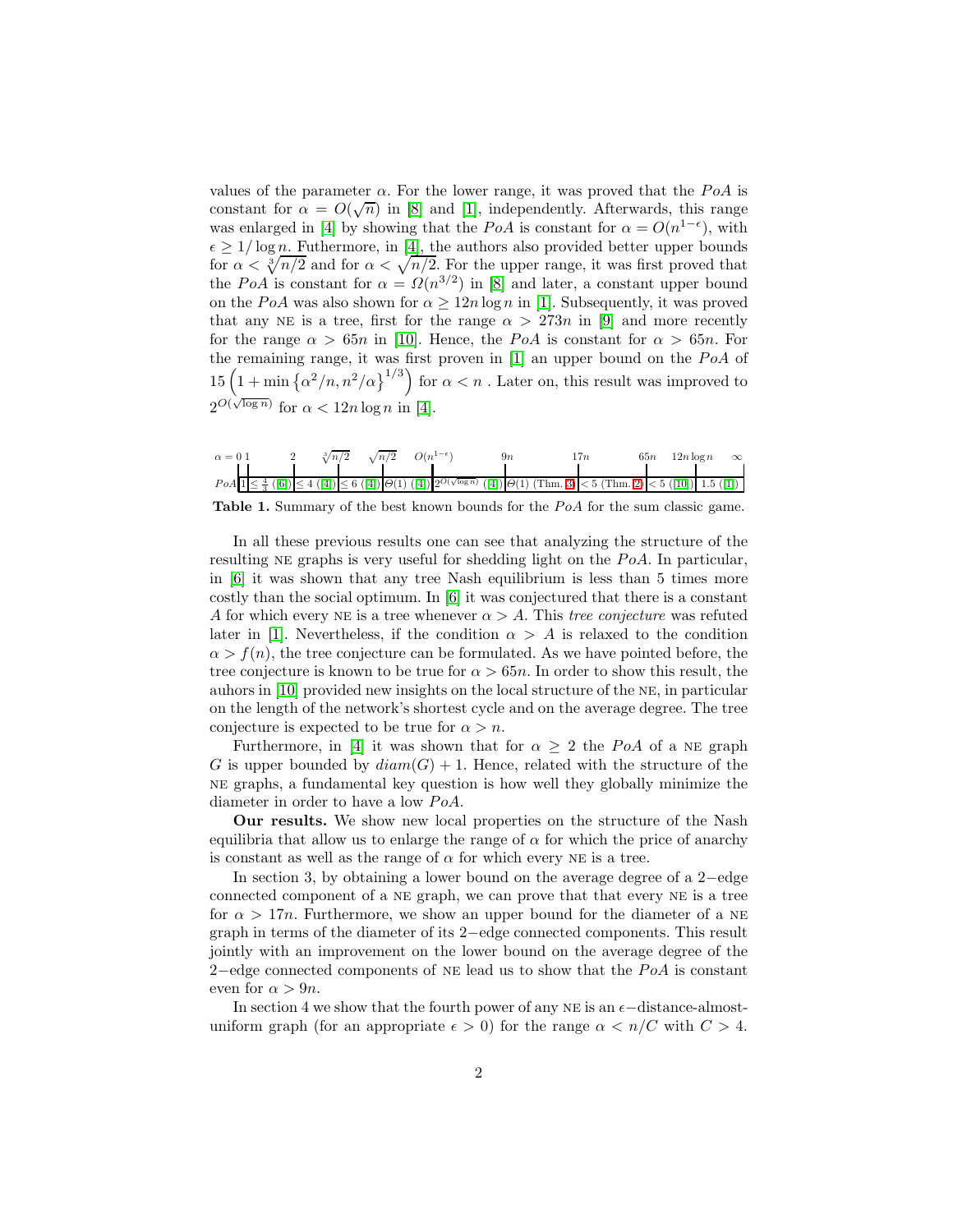Distance-almost-uniform graphs were introduced by Alon et al. in [\[2\]](#page-20-2) where it was conjectured that distance uniform graphs have diameter  $O(\log n)$ . Recently in [\[7\]](#page-21-4), M. Lavrov and Lo refute such conjecture.

## 2 Preliminaries

The model. A *network creation game* is defined by a set of players  $V =$  $\{1, 2, ..., n\}$  and a positive parameter  $\alpha$ . Each player u represents a node of an undirected graph and  $\alpha$  the cost per link. The *strategy* of a player  $u \in V$ is denoted by  $s_u$  and is a subset  $s_u \subseteq V \setminus \{u\}$  which represents the set of nodes to which player  $u$  wants to be connected. The strategies of all players define the *strategy vector*  $s = (s_u)_{u \in V}$ . The *communication network* associated to a strategy vector s is then defined as the undirected graph  $G_s =$  $(V, \{uv \mid v \in s_u \lor u \in s_v\}),$  which is the natural network formed by the choices of the players. For the sake of convenience  $G_s$  can be understood as directed or undirected at the same time. On the one hand, we consider the directed version when we are interested in the strategies of the players defining the communication graph. On the other hand, we focus on the undirected version when we want to study the properties of the topology of the communication graph. The cost associated to a player  $u \in V$  is  $c_u(s) = \alpha |s_u| + \sum_{v \neq u} d_{G_s}(u, v)$ , where  $d_{G_s}(u, v)$ is the distance between u and v in  $G_s$ . Thus, the social cost  $c(s)$  of the strategy vector s is defined by the sum of the individual costs, i.e.  $c(s) = \sum_{u \in V} c_u(s)$ . Nash Equilibrium ( $NE$ ) is a strategy vector s such that for every player u and every strategy vector s' differing from s in only  $u, c_u(s) \leq c_u(s')$ . In a NE no player has incentive to deviate individually his strategy. Finally, let E be the set of NE. The price of anarchy is the ratio  $PoA = \max_{s \in E} c(s) / \min_s c(s)$ . PoA is understood as a measure of how the efficiency of the system may be degraded due to selfish behaviour of the agents.

**Graphs.** In a digraph  $G$  the edges are considered to have an orientation and  $(u, v)$  denotes an edge from u to v. In contrast, for an undirected graph  $G$ , the edge from  $u$  to  $v$  is the same as the edge from  $v$  to  $u$  and it is denoted as uv. Given a digraph  $G = (V, E)$ , a node  $v \in V$  and  $X \subseteq G$  a subgraph of G  $\text{let } deg_X^+(v) = |\left\{u \in V(X) \mid (v,u) \in E\right\}|, \, deg_X^-(v) = |\left\{u \in V(X) \mid (u,v) \in E\right\}|$ and  $deg_X(v) = deg_X^+(v) + deg_X^-(v)$ . Likewise, if  $G = (V, E)$  is an undirected graph and  $v \in V$  any node we define  $deg_X(v) = |\{u \in V(X) \mid uv \in E\}|$ . If  $X = G$  then we drop the reference to G and write  $deg^+(v)$ ,  $deg^-(v)$ ,  $deg(v)$ instead of  $deg_G^+(v)$ ,  $deg_G^-(v)$ ,  $deg_G(v)$ .

In a connected graph  $G = (V, E)$  an edge  $e \in E$  is a *bridge* if its removal increases the number of connected components of G. A graph is 2−edge connected if it has no bridges. We say that  $H \subseteq G$  is a 2-edge connected component of G if H is a maximal 2–edge connected subgraph of G. In this way, for any  $u \in V(H)$ we define  $T(u)$  as the connected component containing u of the subgraph induced by the vertices  $(V(G) \setminus V(H)) \cup \{u\}$ . The weight of a node  $u \in V(H)$  is then defined as  $|T(u)|$ .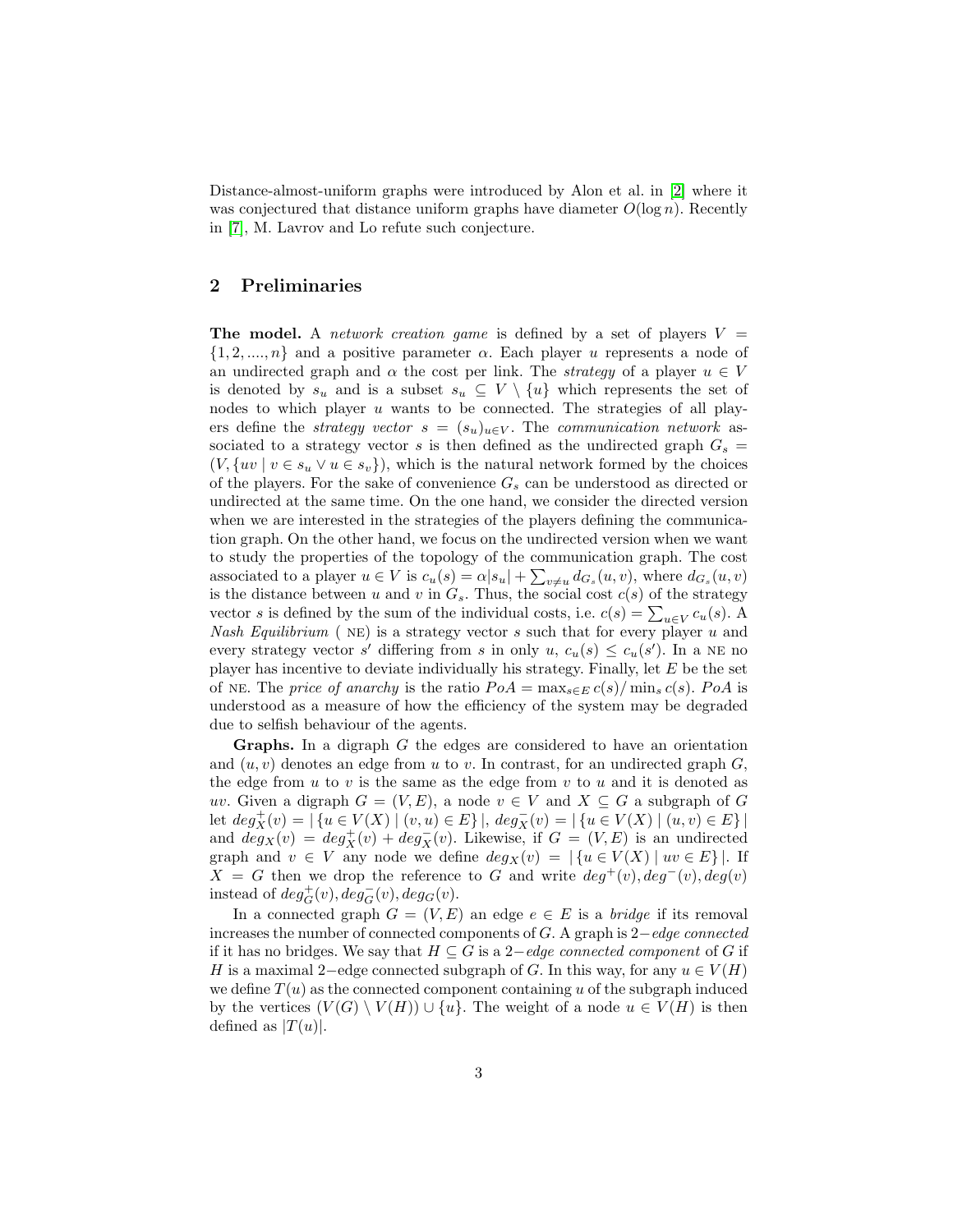A minimal cycle C in G is a cycle that cannot be shortened, i.e, a cycle such that  $d_G(u, v) = d_G(u, v)$  for every two nodes  $u, v \in C$ , where  $d_G(u, v)$  is the minimum number of consecutive edges of  $C$  needed to go from  $u$  to  $v$ . A cycle  $C = u_0 - u_1 - u_2 - \dots - u_{k-1} - u_0$  is directed if either  $(u_i, u_{i+1}) \in E(G)$  for each i mod k or if  $(u_{i+1}, u_i) \in E(G)$  for each i mod k. Finally, we define  $g(G)$  to be the girth of G, that is,  $g(G) = \infty$  if G is a tree, otherwise,  $g(G)$  is the minimum length that any cycle in G can have.

## 3 The upper range

In this section we prove that for  $\alpha > 17n$  every NE is a tree and that for  $\alpha > 9n$ the PoA is constant. In order to do so, let G be a NE and  $H \subseteq G$  a non-trivial 2−edge connected component, i.e, a 2−edge connected component having at least 3 nodes. Our reasoning goes as follows:

First, in subsection [3.1](#page-3-0) we pay attention at the nodes of degree exactly two in H and we see that, for  $\alpha > 4n$ , every node of this kind has bought exactly one link (we call these nodes 2–nodes). After, we consider the paths in  $H$  consisting only in consecutive 2−nodes (we call these paths 2−paths), and we see that the maximum length of a 2-path is 4 whenever  $g(G) > 14$  (see subsection [3.2\)](#page-5-0). After this, in subsection [3.3,](#page-9-0) we show that the subgraph induced by maximal 2–paths must be a forest whenever  $\alpha > 4n$  and  $q(G) > 14$ . Gathering together all these results we obtain a better lower bound for the average degree of  $H$ . Combining this bound with the upper bound given in [\[10\]](#page-21-3), we deduce that every NE is a tree for  $\alpha > 17n$ . Furthermore, if we require H to have at least a certain diameter, then the range of the parameter  $\alpha$  for which the PoA is constant is enlarged from  $\alpha > 65n$  to  $\alpha > 9n$  as we show in subsection [3.4.](#page-10-1)

### <span id="page-3-0"></span>3.1 Directed cycles and forbidden topologies

A node  $u \in V(H)$  is a 2-node if  $deg_H^-(u) = deg_H^+(u) = 1$ . Let us see that every node of degree 2 in H is a 2−node and hence we can not have the following topologies (looked in  $H$ ):<br>(*u*)  $\longrightarrow$  (*w*)  $\longrightarrow$  (*v*)

 $\underbrace{(w)}{\underbrace{w}}{\underbrace{w}}$ Let  $D(u) = \sum_{v \neq u} d_G(u, v)$  be the distance component of the cost function. In any NE, whenever a node u swaps a link  $(u, v_1)$  for the link  $(u, v_2)$ , if the outcome graph remains connected, then u has the option to use the link  $(u, v_2)$ to reach any other node v at a distance no greater than the distance between  $v_2$ and  $v$  plus one unit. Using this property, we show that the distance component of the cost function does not vary too much among distinct nodes in H.

<span id="page-3-1"></span>**Proposition 1.** If G is a NE and  $H \subseteq G$  a non-trivial 2-edge connected component then  $|D(u) - D(v)| \leq 3n$  for all  $u, v \in V(H)$ .

*Proof.* Let  $u_0 \in V(H)$  be a node minimizing the function  $D(\cdot)$  over all nodes in H. Let  $X_i = \{v \in V(H) \mid D(v) \leq in + D(u_0)\}\$ for nonnegative integers i. Also,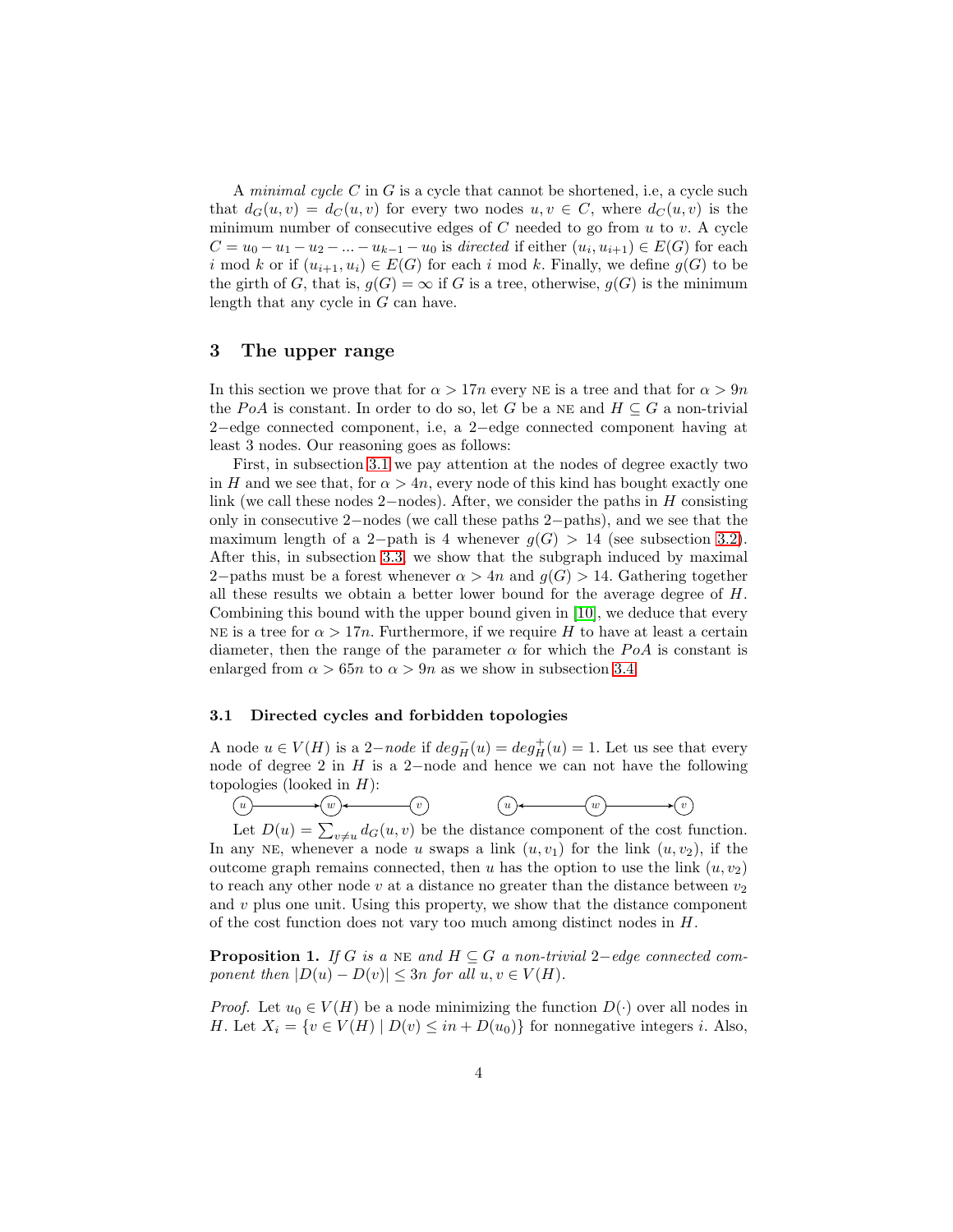define the sets  $A_{H,r}(u)$  to be the set of nodes in H at distance r from u and the number  $n_{H,u_0}^+(u)$  as the number of nodes  $v \in V(H)$  connected to u (either  $(u, v)$ ) or  $(v, u)$  in  $E(H)$  such that  $d_G(u_0, v) = d_G(u_0, u) + 1$ . Consider the following cases. First, let u be such that  $n_{H,u_0}^+(u) = 0$  and suppose that u has bought at least one link  $(u, v)$ . Then deviating by deleting  $(u, v)$  and adding a link to  $u_0$  he gets a cost difference of at most  $n - 1 + D(u_0) - D(u)$  so that since G is a NE we must have  $D(u) < n + D(u_0)$ , that is,  $u \in X_1$ . Now assume that  $n_{H,u_0}^+(u) = 0$ but u has not bought any link. Since  $H$  is connected there must exist at least one node v for which v has bought the link  $(v, u)$ . Since H is 2−edge connected notice that if v deviates deleting the link  $(v, u)$  and buying a link to  $u_0$  then v gets a cost difference of at most  $n - 1 + D(u_0) - D(v)$ . Again, since G is a NE we must have  $v \in X_1$  and therefore  $u \in X_2$ . Finally, let  $u \in V(H) \cap A_{H,r}(u_0)$  be a node with  $n_{H,u_0}^+(u) > 0$ . If u has bought the link  $(u, v)$  with  $v \in A_{H,r-1}(u_0) \cup A_{H,r}(u_0)$ then u can deviate deleting the link  $(u, v)$  and buying the link to  $u_0$  getting a cost difference of at most  $n - 1 + D(u_0) - D(u)$ . Then we have that  $u \in X_1$ . If  $v \in A_{r+1,H}(u_0)$  then we can build a path starting at v going each time one step further away from  $u_0$  until we reach a node w satisfying  $n_{H,u_0}^+(w) = 0$ . If w has bought at least one link then by similar arguments we can show that  $w \in X_1$  so that  $u \in X_2$ . Whereas if w has not bought any link then consider the predecessor  $w'$  of w in the path we have followed. Since  $w' \in X_1$  by previous results we deduce that  $v \in X_2$ . The last case is when  $n^+_{H,u_0}(u) > 0$  and u has not bought any link. In this case notice that  $u$  must be adjacent to a node  $v$ satisfying either  $n_{H,u_0}^+(v) > 0$  and then  $v \in X_2$  and then  $u \in X_3$  or  $n_{H,u_0}^+(v) = 0$ so that  $v \in X_2$  and then  $u \in X_3$ , too. Hence,  $u \in X_3$  for all  $u \in V(H)$ .

Moreover, notice that in any non-directed cycle  $C$  there exists a node  $u$  such that  $deg_C^+(u) = 2$ . If such cycle is minimal and  $\alpha > 4n$  then node u will have incentive to deviate his strategy by removing these two links and buying a link to its furthest node in C.

<span id="page-4-0"></span>**Proposition 2.** Let G be a NE for  $\alpha > 4n$  and  $H \subseteq G$  a non-trivial 2–edge connected component. Then, every minimal cycle in H is directed.

*Proof.* Let  $C = u_0 - u_1 - ... - u_{k-1} - u_0$  be a minimal cycle in H. Assume the contrary, then there exists at least one node  $u_i \in C$  such that it has bought two links:  $(u_i, u_{i+1})$  and  $(u_i, u_{i-1})$ . Assume wlog that  $i = 0$ . If  $k = 2k'$  with  $k' \in \mathbb{N}$ then it is clear that  $d_G(u_{k-1}, u_{k'}) = d_G(u_1, u_{k'}) = d_G(u_0, u_{k'}) - 1$ . In this case the deviation that consists in deleting the links  $(u_0, u_{k-1}), (u_0, u_1)$  and buying the link  $(u_0, u_{k'})$  has a cost difference of at most  $-\alpha + n + D(u_{k'}) - D(u_0) \leq$  $-\alpha + n + 3n < 0$  for  $\alpha > 4n$ . A similar argument can be used to show the same result when  $k = 2k' + 1$  with  $k' \in \mathbb{N}$ : in this case  $d_G(u_{k-1}, u_{k'}) = d_G(u_1, u_{k'}) + 1 =$  $d_G(u_0, u_{k'})$  so that if  $u_0$  deletes the links  $(u_0, u_{k-1}), (u_0, u_1)$  and buys a link to  $u_{k'}$  the corresponding cost difference is at most  $-\alpha + n + D(u_{k'}) - D(u_0) \leq$  $-\alpha + n + 3n < 0$  for  $\alpha > 4n$  and, again, a contradiction is reached.

<span id="page-4-1"></span>Furthermore, it is no hard to see that every edge of a 2−edge connected graph is contained in a minimal cycle.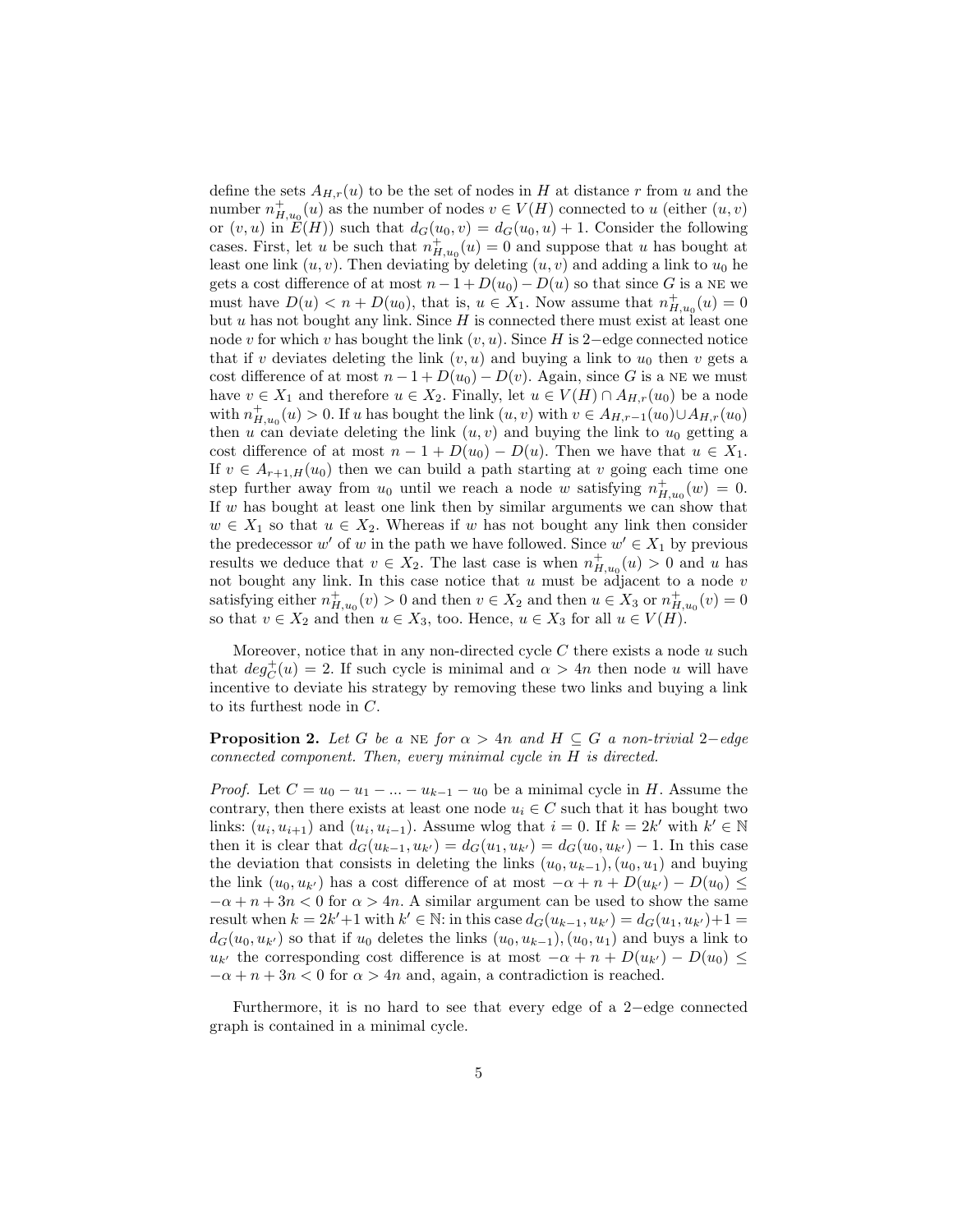**Proposition 3.** Let H be a 2-edge connected graph. Then, for every  $(u, v) \in$  $E(H)$  there is a minimal cycle C containing  $(u, v)$ .

*Proof.* Since H is 2-edge connected then there exists at least one path  $u =$  $v_0 - v_1 - v_2 - \ldots - v_k = v$  not containing the edge  $(u, v)$ . Now consider  $\Gamma$  the set of cycles containing the edge  $(u, v)$ . We have that  $\Gamma \neq \emptyset$  because the closed path  $v_0 - v_1 - ... - v_k - v_0$  is a cycle containing  $(u, v)$ . Let  $C \in \Gamma$  be a cycle with minimum perimeter among all the cycles in  $\Gamma$ . If  $C = u_0 - u_1 - ... - u_l - u_0$ was not a minimal cycle, then there would exist at least two non consecutive subindexes i, j such that  $d_G(u_i, u_j) < d_G(u_i, u_j)$ . In this case, considering the minimal length path between  $u_i$  and  $u_j$  a cycle still containing the edge  $(u, v)$ but with less perimeter than C could be obtained considering the minimal length path between  $u_i$  and  $u_j$ , a contradiction.

Taking into account Propositions [2](#page-4-0) and [3](#page-4-1) we notice that every node  $u \in$  $V(H)$  satisfies that  $deg^+(H) \geq 1$ . Following the main idea behind the proof of Proposition [1](#page-3-1) we have the following two results.

<span id="page-5-1"></span>Corollary 1. Let G be a NE for  $\alpha > 4n$  and  $H \subseteq G$  a non-trivial 2-edge connected component. Then  $|D(u) - D(v)| < 2n$  for any two nodes  $u, v \in V(H)$ .

Corollary 2. Let G be a NE for  $\alpha > 4n$  and  $H \subseteq G$  a non-trivial 2-edge connected component. Then every node of degree two in H is a  $2-node$ .

### <span id="page-5-0"></span>3.2 2−paths

Let G be a NE and  $H \subseteq G$  a non-trivial 2–edge connected component. A path  $\pi = u_0 - u_1 - \dots - u_k$  in H is called 2-path if  $deg^-_H(u_i) = deg^+_H(u_i) = 1$  for every  $0 \leq i \leq k$ . The weights of the nodes enumerated in any 2-path are denoted by using the same letter and subindex as the corresponding 2−node, but in capital letters. For instance, the weight of the node  $u_i$  is  $U_i$ . Notice that whenever we consider a 2-path  $\pi = u_0 - u_1 - \dots - u_k$ , either  $u_i$  has bought exactly  $(u_i, u_{i+1}) \in E(H)$  with  $0 \leq i < k$ , or  $u_i$  has bought exactly  $(u_i, u_{i-1})$ with  $k \geq i > 0$ . As a convention, we assume that in a 2-path  $\pi = u_0 - u_1 - ... - u_k$ every 2-node  $u_i$  has bought exactly the link  $(u_i, u_{i+1})$ , with  $0 \le i < k$ .

Notice that for every 2-node  $u_i$  of a 2-path  $\pi = u_0 - u_1 - ... - u_k$  there exists a natural deviation that consists in swapping the link  $(u_{i-1}, u_i)$  for the link  $(u_{i-1}, u_{i+1})$ . Such deviation is called a 2–swap on  $u_i$ .

In the following we introduce the definition of a coordinate system in a graph. Let X be a subgraph of a 2–edge connected component H of G and let  $v_1, v_2 \in$  $V(X)$ . Let us assume that for any  $x \in V(X)$  any shortest path between x and  $y \in V(X)$  $V(G) \backslash V(X)$  passes through  $v_1$  or  $v_2$ . In this situation we say that  $\partial X = \{v_1, v_2\}$ is the boundary of X and  $\overline{X} = \bigcup_{x \in V(X) \setminus \partial X} T(x)$  is the *interior* of X. Then we define  $x_1(v), x_2(v)$  to be the distances in  $G \setminus \overline{X}$  from  $v \in V(G) \setminus V(X)$  to  $v_1, v_2$ , respectively. In this way, the application  $(x_1, x_2) : V(G) \setminus V(X) \to (\mathbb{Z} \cup {\infty})^2$ is called a coordinate system and we use the notation  $(\partial X)_1 = v_1$  and  $(\partial X)_2 =$  $v_2$  to refer to such a coordinate system. Finally, if  $a_1, a_2, b_1, b_2 \in \mathbb{Z}$  then the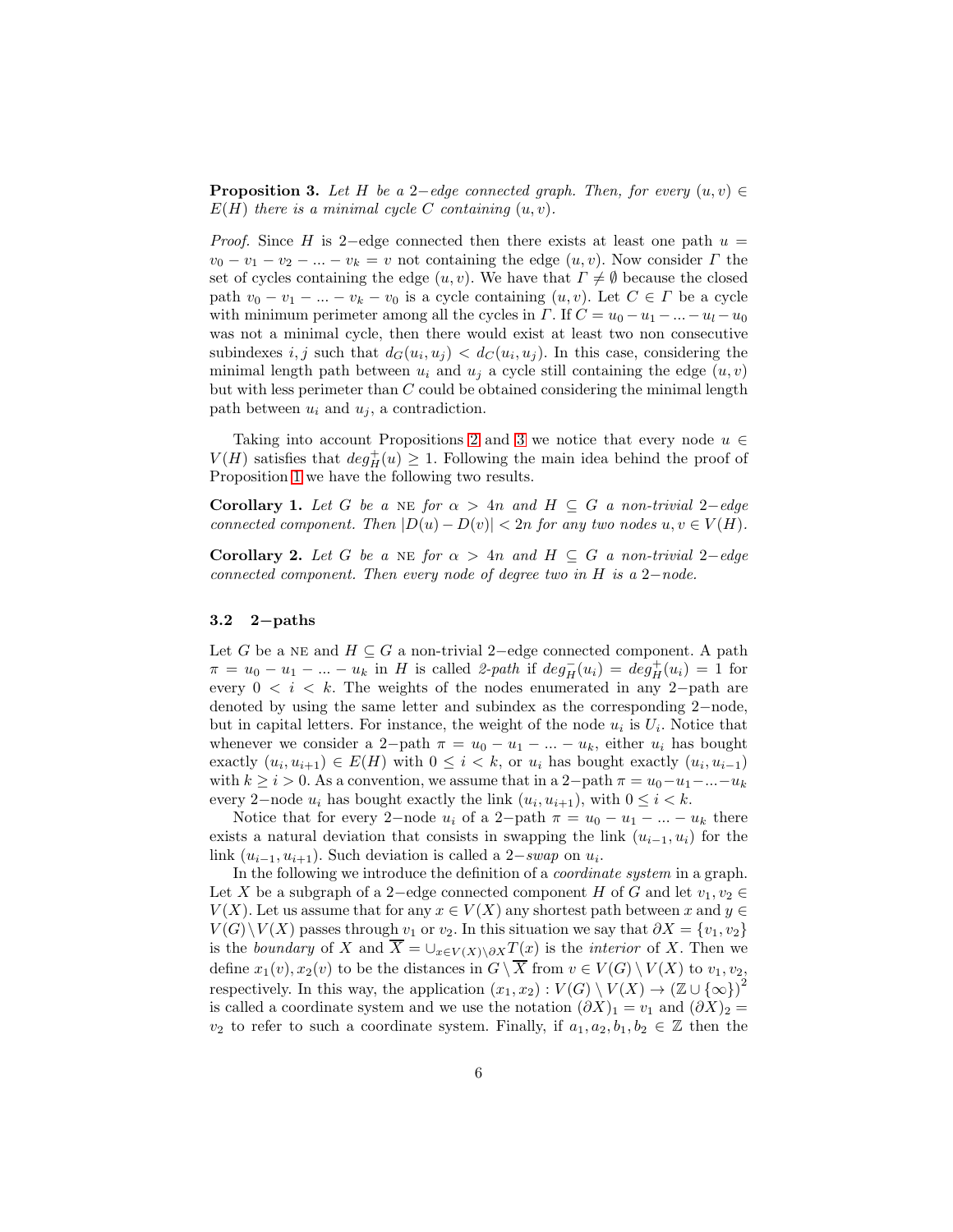expressions  $\langle x_1 + a_1, x_2 + a_2 \rangle$  and  $\langle x_1 + b_1, x_2 + b_2 \rangle$  refer to the cardinality of the set of nodes  $v \notin \overline{X}$  such that  $x_1(v)+a_1 \leq x_2(v)+a_2$  and  $x_1(v)-x_2(v) = b_1-b_2$ , respectively.

Using the coordinate system given by the two endpoints of a 2−path, we can measure the difference of costs of any node after applying a 2−swap.

**Lemma 1.** Let G be a NE and  $H \subseteq G$  a non-trivial 2-edge connected component. Let  $\pi = u_0 - u_1 - ... - u_k$  be a 2-path in H such that  $g(G) \geq 2k$ . Let  $\Delta C(u_i)$ be the cost difference associated to the 2−swap on  $u_{i+1}$  for  $0 \leq i \leq k-2$ . Then, using  $(\partial \pi)_1 = u_k, (\partial \pi)_2 = u_0$  as a coordinate system we have that

$$
\Delta C(u_i) = U_{i+1} - U_{i+2} - \ldots - U_{k-1} - \langle \underline{x}_1 + k - i, x_2 + i \rangle
$$

Proof. We have that:

$$
\Delta C(u_i) = U_{i+1} - U_{i+2} - \dots - U_{k-1} + \sum_{v \notin \bar{\pi}} \Delta(v)
$$

Where  $\Delta(v) = \min(x_1(v) + k - i - 1, x_2(v) + i) - \min(x_1(v) + k - i, x_2(v) + i).$ Notice that  $\Delta(v) \in \{-1, 0\}$ . More precisely,  $\Delta(v) = -1$  iff  $x_1(v) + k - i - 1 <$  $x_2(v) + i$ . This is the same as saying that  $x_1(v) + k - i \leq x_2(v) + i$ . Now the conclusion easily follows.

Using similar arguments to the ones used in Proposition [1](#page-3-1) we can show an upper bound for the difference between the distance cost function evaluated in the two endpoints of any 2−path of length 5 in any ne.

**Proposition 4.** Let G be a NE and  $H \subseteq G$  a non-trivial 2-edge connected component with  $g(G) > 14$ . Then, any 2-path  $\pi = u_0 - u_1 - \dots - u_5$  in H satisfies

$$
D(u_5) - D(u_0) < 2n - (U_1 + \dots + U_4)
$$

Proof. Indeed, since H is 2−edge connected there is at least one more neighbour of  $u_5$  apart from  $u_4$ . We distinguish two cases depending whether  $u_5$  has bought or not all the links to his neighbours except from the link  $(u_4, u_5)$ .

First assume that there exists at least one neighbour distinct from  $u_4$  that has bought a link to  $u_5$ . Let  $v$  be such a node. Since there are not cycles with length strictly less than 12 we must have  $d_G(v, u_0) = 6$  and therefore  $D(v) < D(u_0) + n$ when considering the deviation that consists in deleting the link  $(v, u_5)$  and buying a link to  $u_0$ . Now, as v is adjacent to  $u_5$  and  $d_G(v, u_0) = 6$  as noticed before then  $D(u_5) \leq D(v) + n - (U_1 + ... + U_4)$ . Therefore, combining the two inequalities we get  $D(u_5) - D(u_0) < 2n - (U_1 + ... + U_4)$ .

Now suppose that except from the link  $(u_4, u_5)$ ,  $u_5$  has bought all the links to the other neighbours. Let x be a node minimizing the function  $D(\cdot)$  over all nodes in H and let r be the subindex for which  $u_5 \in A_{H,r}(x)$ . If there is a neighbour  $v \neq u_4$  of  $u_5$  lying inside  $A_{H,s}(x)$  with  $s < r + 1$  then when  $u_5$  deletes the edge  $(u_5, v)$  and buys an edge to x we get the inequality  $D(u_5) < n + D(x)$ from where we deduce that  $D(u_5) < n + D(x) \leq n + D(u_0)$ , so we are done.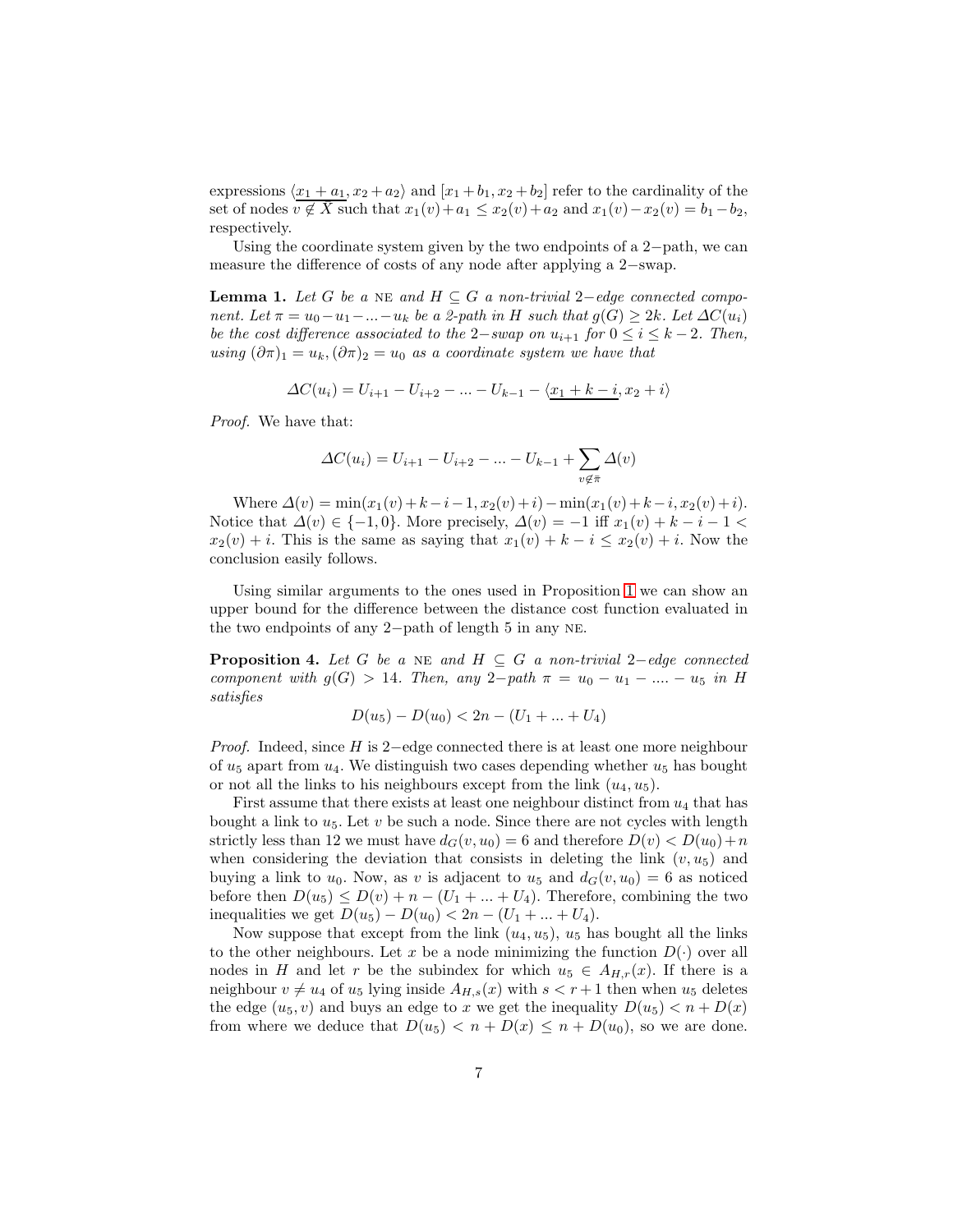Otherwise, pick  $v \in A_{H,r+1}(x)$  a neighbour of  $u_5$  and let  $v = w_0 - w_1 - ...$  $w_i$  be a path obtained moving from  $w_i$  to  $w_{i+1}$  (with  $(w_i, w_{i+1}) \in E(H)$  or  $(w_{i+1}, w_i) \in E(H)$ , each time exactly one step farther away from x, ending in  $w_l$ , a node satisfying  $n_{H,x}^+(w_l) = 0$ . If  $w_l$  has bought at least one link then  $D(w_l) < n + D(x)$ , considering the natural deviation in  $w_l$ . Now consider two cases, depending whether  $x = u_i$  with  $1 \leq i \leq 4$  or not:

First, suppose that  $x \neq u_i$  for  $1 \leq i \leq 4$ . Then  $r \geq 5$  so that the nodes  $u_i$  are inside the sets  $A_{H,r-(k-i)}(x)$  for  $i=0,\dots,5$ . This means that  $D(u_5) \leq$  $n - (U_1 + ... + U_4) + D(w_l)$  when considering the deviation in  $u_5$  that consists in moving the link  $(u_5, v)$  to the link  $(u_5, w_l)$ . Combining this inequality with the previously obtained inequality  $D(w_l) < n + D(x)$  we get the result.

Secondly, consider that  $x = u_i$  with  $1 \leq i \leq 4$ . We distinguish two cases:

(i) First assume that  $2 + d_G(w_l, u_0) > d_G(u_1, u_5)$ . Consider the deviation in  $u_5$  that consists in swapping the link  $(u_5, v)$  to the link  $(u_5, w_l)$ . In the new graph, the distance from  $u_5$  to  $u_i$  using the edge  $(u_5, w_l)$  would be at least  $i + d_G(w_l, u_0) + 1$  whereas the distance using the edge  $(u_4, u_5)$  is  $d_G(u_5, u_i) \leq$  $d_G(u_5, u_1)$ , for any i with  $1 \leq i \leq 4$ . But by the hypothesis,  $d_G(u_5, u_1)$  $2 + d_G(w_l, u_0)$ . Therefore when  $u_5$  deviates he does not use the edge  $(u_5, w_l)$  to go to the nodes in  $\cup_{i=1}^4 T(u_i)$ . As a consequence, imposing that G is a NE:

$$
0 \le n - (U_1 + \dots + U_4) + D(w_l) - D(u_5)
$$

But previously, we had seen that  $D(w_l) < n + D(x)$ . This last result implies that  $0 < n - D(w_l) + D(u_0)$ . Therefore adding up these inequalities we get the conclusion:

$$
0 < (n - (U_1 + \dots + U_4) + D(w_l) - D(u_5)) + (n + D(u_0) - D(w_l)) =
$$

$$
= 2n - (U_1 + \dots + U_4) + D(u_0) - D(u_5)
$$

Which is equivalent to what we wanted to see.

(ii) Otherwise,  $d_G(w_l, u_0) \leq 2$ . First, notice that  $d_G(u_0, u_5) = 5$  because  $g(G) > 14$ . Thus, using the triangular inequality,  $d_G(u_5, w_l) \leq d_G(u_5, u_0) +$  $d_G(u_0, w_l) \leq 7$ . Using this result and considering all the possible cases we reach a contradiction:

(a)  $d_G(u_0, w_l) = 0$  i.e,  $w_l = u_0$ . Since  $u_0 - u_1 - ... - u_5$  is a 2-path then the path  $u_0 - u_1 - \ldots - u_5 - w_0 - w_1 - \ldots - w_l$  is a cycle. Moreover, such cycle has length at most  $7 + 5 = 12$  which is a contradiction because  $g(G) > 14$ .

(b)  $d_G(u_0, w_l) = 1$ . Then, either  $u_0 = w_{l-1}$ , and then as before we can deduce that a cycle of length at most  $5+6 = 11 < 14$  is obtained, or  $u_0 \neq w_{l-1}$ , and then again, as before, we can deduce that a cycle of length at most  $1+5+7=13<14$ is obtained, a contradiction in both cases.

(c)  $d_G(u_0, w_l) = 2$ . Let y be a node such that  $u_0 - y - w_l$  is a minimal length path between  $u_0$  and  $w_l$ . If  $u_0 = w_{l-2}$  then a cycle of length at most  $5 + 5 = 10 < 14$  is obtained. Otherwise there are two subcases: either  $y = w_{l-1}$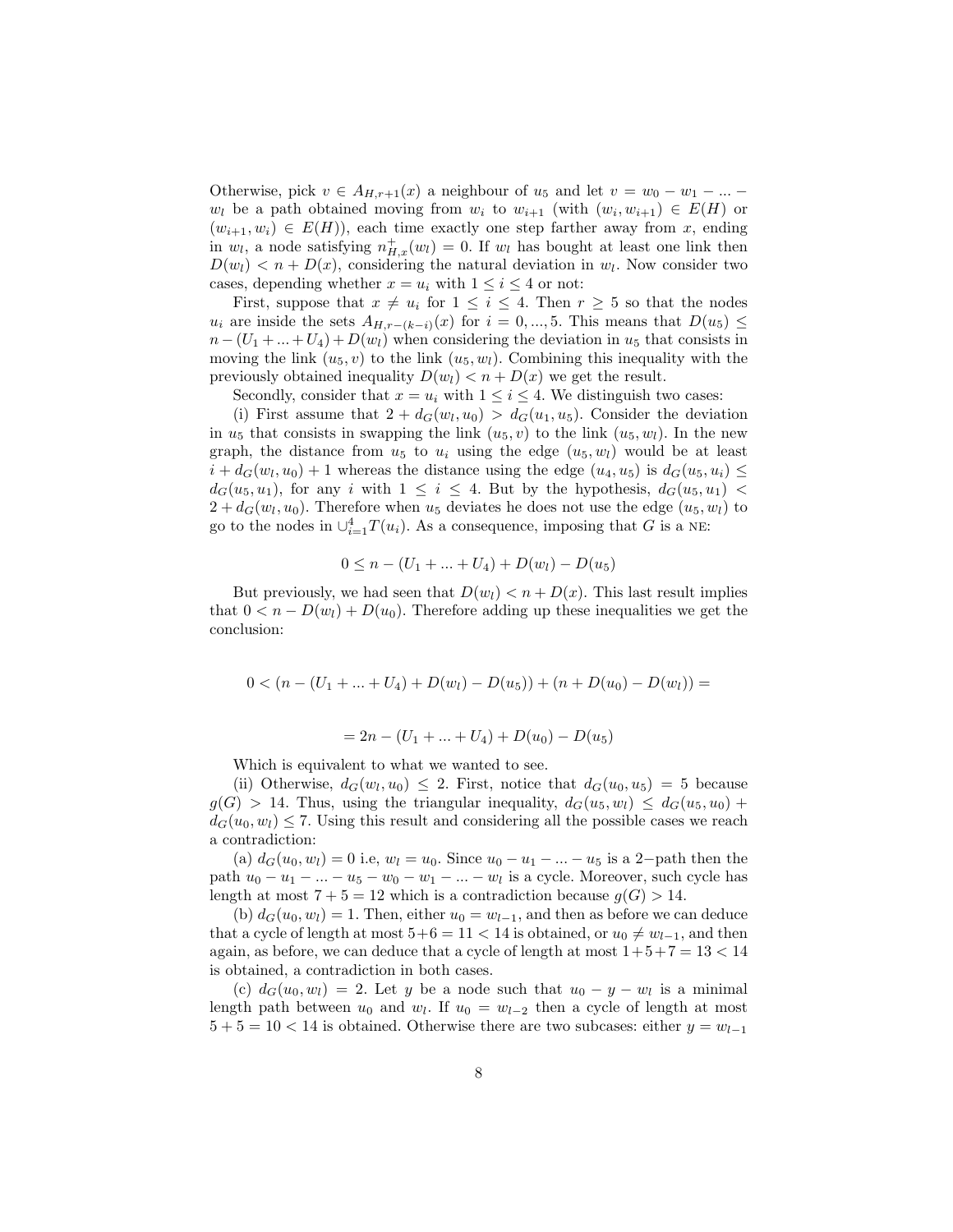and then a cycle of length at most  $1 + 5 + 6 = 12 < 14$  is obtained, or  $y \neq w_{l-1}$ and then a cycle of length at most  $5+2+7=14 < g(G)$  is obtained. In all cases we reach a contradiction.

Finally, the remaining case would be if  $w_l$  has not bought any link, but then the same reasoning works applied to  $w_{l-1}$  instead of  $w_l$ , so we are done.

In contrast, we can show the following lower bound.

**Proposition 5.** Let G be a NE and  $H \subseteq G$  a non-trivial 2-edge connected component with  $g(G) > 14$ . Then, any 2-path  $\pi = u_0 - u_1 - u_2 - ... - u_k$  in H such that  $k \ge 5$  satisfies  $D(u_5) - D(u_0) \ge 2n - (U_1 + ... + U_4)$ .

*Proof.* Let  $\pi = u_0 - u_1 - ... - u_5 - ... - u_k$  be a 2-path in H. Using  $(\partial \pi)_1$  =  $u_5,(\partial \pi)_2 = u_0$  as a coordinate system and applying Lemma 1 we get the following inequalities:  $0 \le U_4 - \langle x_1 + 2, x_2 + 3 \rangle, 0 \le U_3 - U_4 - \langle x_1 + 3, x_2 + 2 \rangle,$  $0 \le U_2 - U_3 - U_4 - \langle \underline{x_1 + 4}, x_2 + 1 \rangle$  and  $0 \le U_1 - U_2 - U_3 - U_4 - \langle \underline{x_1 + 5}, x_2 \rangle$ .

Furthermore, we have that:

$$
D(u_5) - D(u_0) = 3U_1 + U_2 - U_3 - 3U_4 + \sum_{v \notin \bar{\pi}} \min(x_1(v), x_2(v) + 5) - \min(x_1(v) + 5, x_2(v))
$$

Therefore:

$$
D(u_5) - D(u_0) \ge (U_1 + U_2 + U_3 + U_4) +
$$
  
+2  $\left(\langle \underline{x}_1 + \underline{5}, x_2 \rangle + \langle \underline{x}_1 + \underline{4}, x_2 + 1 \rangle + \langle \underline{x}_1 + \underline{3}, x_2 + 2 \rangle + \langle \underline{x}_1 + \underline{2}, x_2 + 3 \rangle \right) +$   
+  $\sum_{v \notin \bar{\pi}} \min(x_1(v), x_2(v) + 5) - \min(x_1(v) + 5, x_2(v)) = (U_1 + U_2 + U_3 + U_4) +$ 

$$
+2([x+1,x]+[x,x])+4([x-1,x]+[x-2,x])+6([x-3,x]+[x-4,x])+8\left(\sum_{k\leq -5} [x+k,x]\right)++5\left(\sum_{k\geq 5} [x+k,x]\right)+\sum_{k=-4}^{4} k[x+k,x]-5\left(\sum_{k\leq -5} [x+k,x]\right)\geq\geq (U_1+U_2+U_3+U_4)+2(n-(U_1+U_2+U_3+U_4))=2n-(U_1+U_2+U_3+U_4).
$$

<span id="page-8-0"></span>Corollary 3. Let G be a NE and  $H ⊆ G$  a non-trivial 2–edge connected component with  $g(G) > 14$ . If  $\pi = u_0 - u_1 - u_2 - ... - u_k$  is a 2-path in H then  $k \leq 4$ .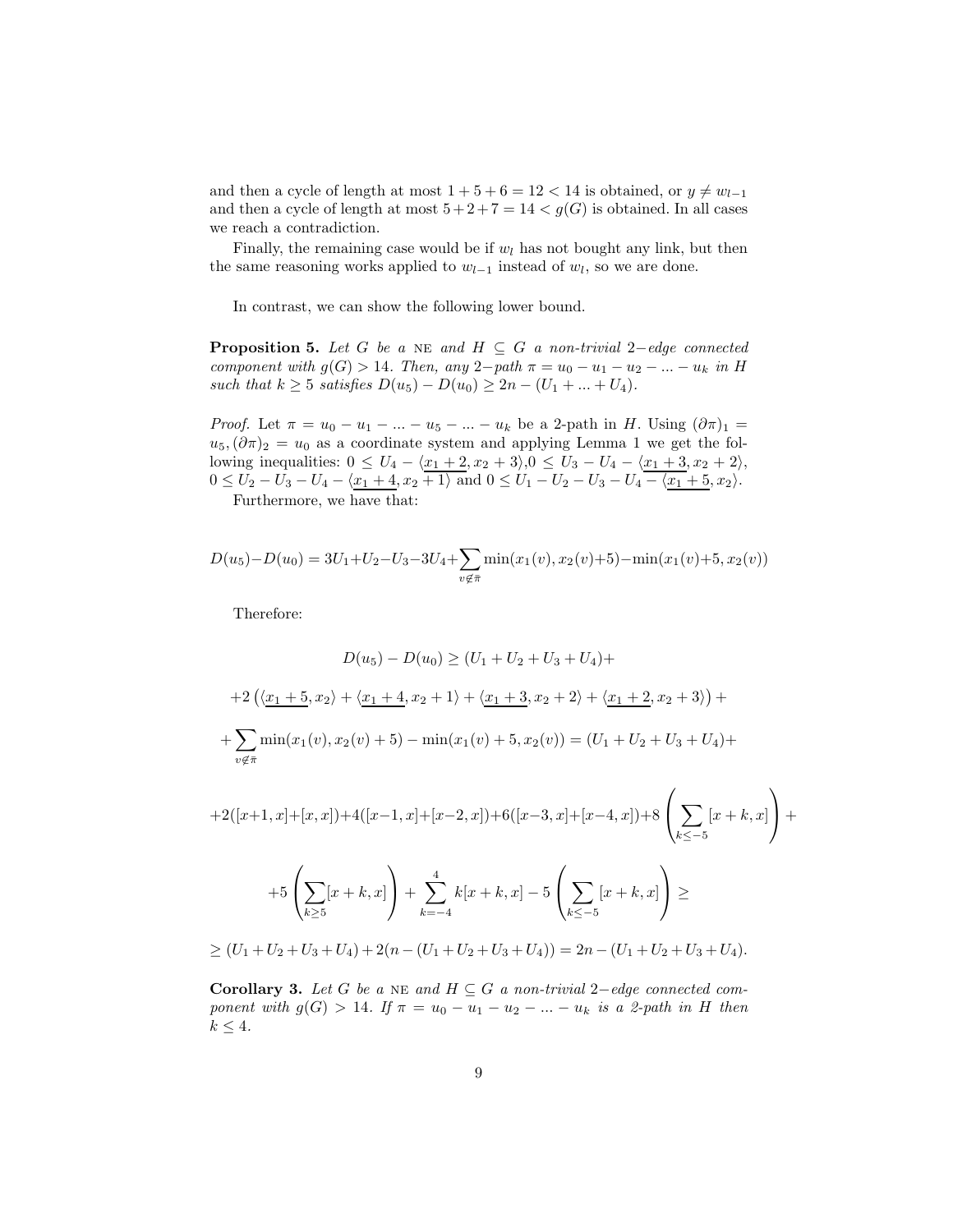#### <span id="page-9-0"></span>3.3 An improvement towards the Tree Conjecture

Let G be a NE for  $\alpha > 4n$  and  $H \subseteq G$  a non-trivial 2–edge connected component. In such conditions, let  $H_{\geq 3} = \{v \in V(H) \mid deg_H(v) \geq 3\}$ . Notice that we can consider the digraph H' defined from H setting  $V(H') = H_{\geq 3}$  and  $E(H')$  the set of edges  $(u, v)$  with  $u, v \in V(H')$  for which there is a maximal 2-path  $u = x_0 - x_1 - x_2 - \ldots - x_k = v$  (this is well-defined because of what we have shown in the previous sections). The weight of e is then set to  $k-1$  and we use the notation  $w(e)$  to refer to the weight associated to the edge e. Finally, let  $m = |V(H')|$ . Now we are ready to prove that the average degree of H, which is noted as  $deg(H)$ , is lower bounded by  $2 + \frac{1}{4}$ . Then, combining this result jointly with the upper bound on the average degree obtained in [\[10\]](#page-21-3) we can show that every NE G for  $\alpha > 17n$  is a tree.

<span id="page-9-1"></span>The following Lemma is used to prove the next proposition.

**Lemma 2.** [\[10\]](#page-21-3) If G is a NE graph,  $H \subseteq G$  a biconnected component of G, and  $u, v \in V(H)$  with  $d_G(u, v) \geq 3$  such that u buys the edge to its adjacent vertex x in a shortest  $u - v$ -path and v buys the edge to its adjacent vertex y in that path, then  $deg_H(x) \geq 3$  or  $deg_H(y) \geq 3$ .

Even though in [\[10\]](#page-21-3)  $H$  is a biconnected component, one can see that the result also holds when  $H$  is a 2-edge connected graph. The next proposition is crucial to deduce the main result of this section.

**Proposition 6.** Let G be a NE and  $H \subseteq G$  a non-trivial 2-edge connected component. If  $g(G) > 14$  then  $deg(H) \geq 2 + \frac{1}{4}$ .

*Proof.* Let  $H''$  be the subgraph obtained from  $H'$  restricting to edges of strictly positive weight. If we see that  $H''$  is a forest then this result together with Corollary [3](#page-8-0) would imply that  $\sum_{e \in E(H')} w(e) \leq 3(m-1) < 3m$ . With this assumption we could then conclude that:

<span id="page-9-2"></span>
$$
deg(H) = \frac{\sum_{u \in V(H')} deg_H(u) + 2 \sum_{e \in E(H')} w(e)}{\sum_{u \in V(H')} 1 + \sum_{e \in E(H')} w(e)} =
$$
  
= 2 +  $\frac{\sum_{u \in V(H')} (deg_H(u) - 2)}{m + \sum_{e \in E(H')} w(e)} > 2 + \frac{3m - 2m}{m + 3m} = 2 + \frac{1}{4}$ 

Which is what we want to prove. Thus it is enough to show that  $H''$  is a forest:

Indeed, suppose for the sake of contradiction that  $C = u_0 - u_1 - ... - u_{k-1} - u_0$ is a minimal closed cycle in  $H''$ . First, notice that  $C$  is directed or otherwise Lemma [2](#page-9-1) could be used to reach a contradiction. Thus assume wlog that  $e_i =$  $(u_i, u_{i+1}) \in E(H')$  for each i with  $0 \leq i \leq k-1$  are the edges that conform C, where the subindices are taken modulo k. Call  $v_{i+1}$  the neighbours (from G) of  $u_{i+1}$  lying in  $e_i$  and let  $w_{i+1}$  be the neighbours (from G) of  $v_{i+1}$  in  $e_i$ distinct than  $u_{i+1}$ , for every i with  $0 \leq i \leq k-1$ , where the subindices are taken modulo k. The length of every maximal 2−path associated to any edge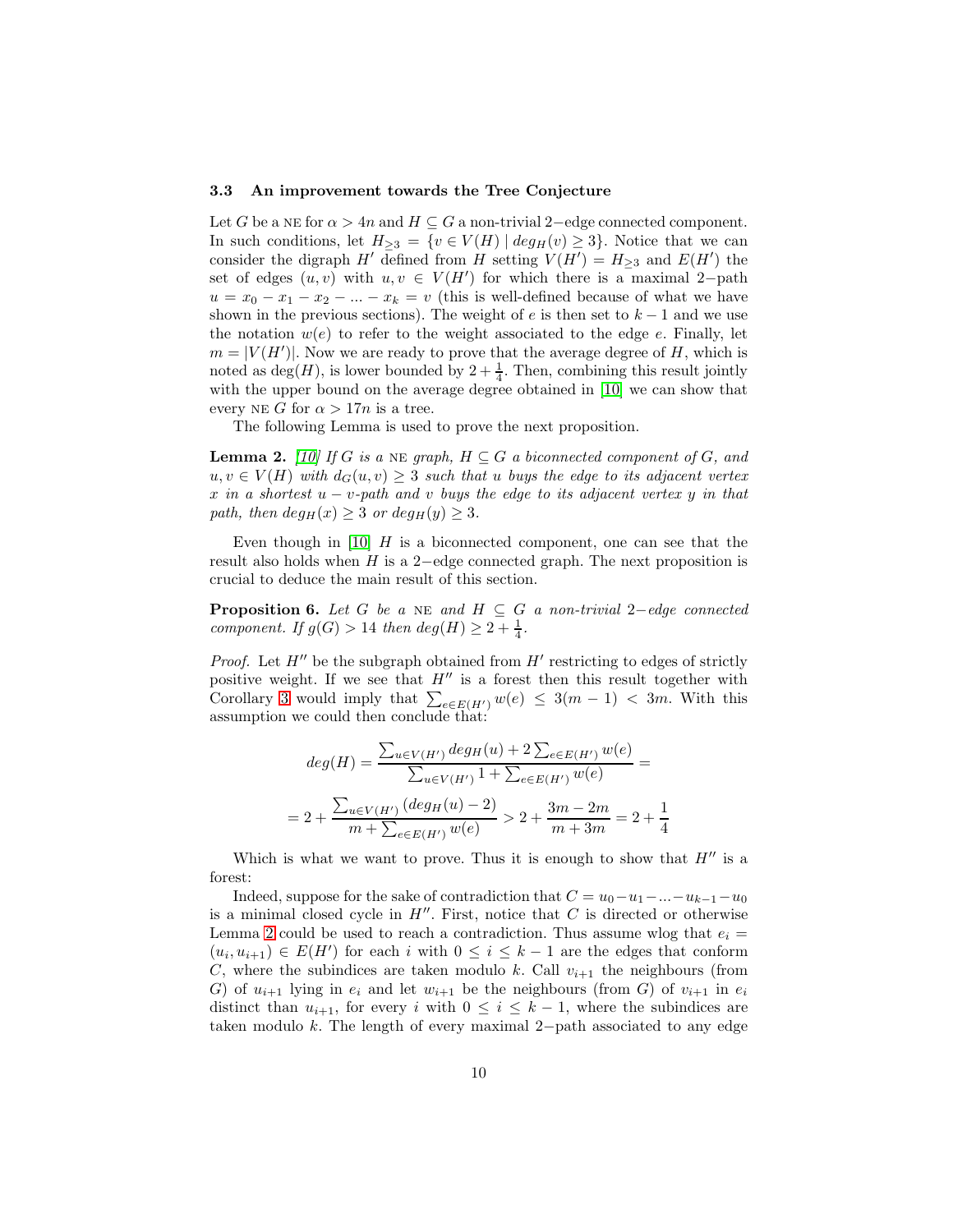$e \in E(H')$  is at most 4 (again, by Corollary [3\)](#page-8-0) and as a consequence we have that the inequalities:

$$
2(d_G(w_i, u_i) + d_G(u_i, u_{i+1})) \le 2(2+4) < 14 \le g(G)
$$

Hold for every i with  $0 \leq i \leq k-1$ , where the subindices are taken modulo k. This implies, when considering the 2−swaps on  $v_i$ , that  $w_i$  gets further only from the nodes inside  $T(v_i)$  (exactly one unit) and nearer from at least every node in  $\cup_{x \in e_i} T(x)$  (exactly, again, one unit) for every i with  $0 \leq i \leq k-1$ . Now, given an edge  $e \in E(H')$  corresponding to a maximal 2-path  $x_0 - x_1 - ... - x_k$ from H we define  $u \in e$  for  $u \in V(G)$  a node iff  $u = x_i$  for some i with  $0 \le i \le k$ . In this way, as a consequence of the last observations imposing that  $G$  is a NE we get the inequalities  $\sum_{x \in e_i} |T(x)| \leq V_i$  for each i with  $0 \leq i \leq k - 1$ . On the other hand, we have the obvious inequalities  $\sum_{x \in e_i} |T(x)| > V_{i+1}$  because  $v_{i+1}$  belongs to  $e_i$  for each i with  $0 \leq i \leq k-1$  where the subindices are taken modulo  $k$ . Combining together these inequalities we get:

<span id="page-10-2"></span>
$$
\sum_{i=0}^{k-1} V_i \ge \sum_{i=0}^{k-1} \sum_{x \in e_i} |T(x)| > \sum_{i=0}^{k-2} V_{i+1} + V_0 = \sum_{i=0}^{k-1} V_i
$$

Which is a contradiction. This implies that our first assumption was false and as a consequence we conclude that  $H''$  is a forest, as we wanted to prove.

Mamageishvili et al. in [\[10\]](#page-21-3) show a lower bound on the girth of any ne graph G as well as on the average degree of any 2−edge connected component of G, both bounds in terms of  $\alpha$  and  $n$ .

**Theorem 1.** [\[10\]](#page-21-3) Let G be a NE. Then  $g(G) \geq 2\frac{\alpha}{n} + 2$ .

<span id="page-10-3"></span>**Lemma 3.** [\[10\]](#page-21-3) Let G be a NE for  $\alpha > n$  and  $H \subseteq G$  a biconnected component of G. Then,  $deg(H) \leq 2 + \frac{4n}{\alpha - n}$ .

Even though this lemma is stated for biconnected components in [\[10\]](#page-21-3), it is not hard to see that the proof also works for 2−edge connected graphs. Hence, combining the previous bounds jointly with Proposition [6,](#page-9-2) we can enlarge the interval of  $\alpha$  for which every NE is a tree.

<span id="page-10-0"></span>**Theorem 2.** For  $\alpha > 17n$  every NE is a tree.

### <span id="page-10-1"></span>3.4 A further improvement on the Price of Anarchy

In this section we show that the PoA is constant even for  $\alpha > 9n$ . In order to do so, recall that in order to bound the  $PoA$  it is enough to bound the diameter of any ne.

**Lemma 4.** [\[4\]](#page-20-1) Let G be a NE for  $\alpha \geq 2$ . Then, the PoA is upper bounded by  $diam(G) + 1.$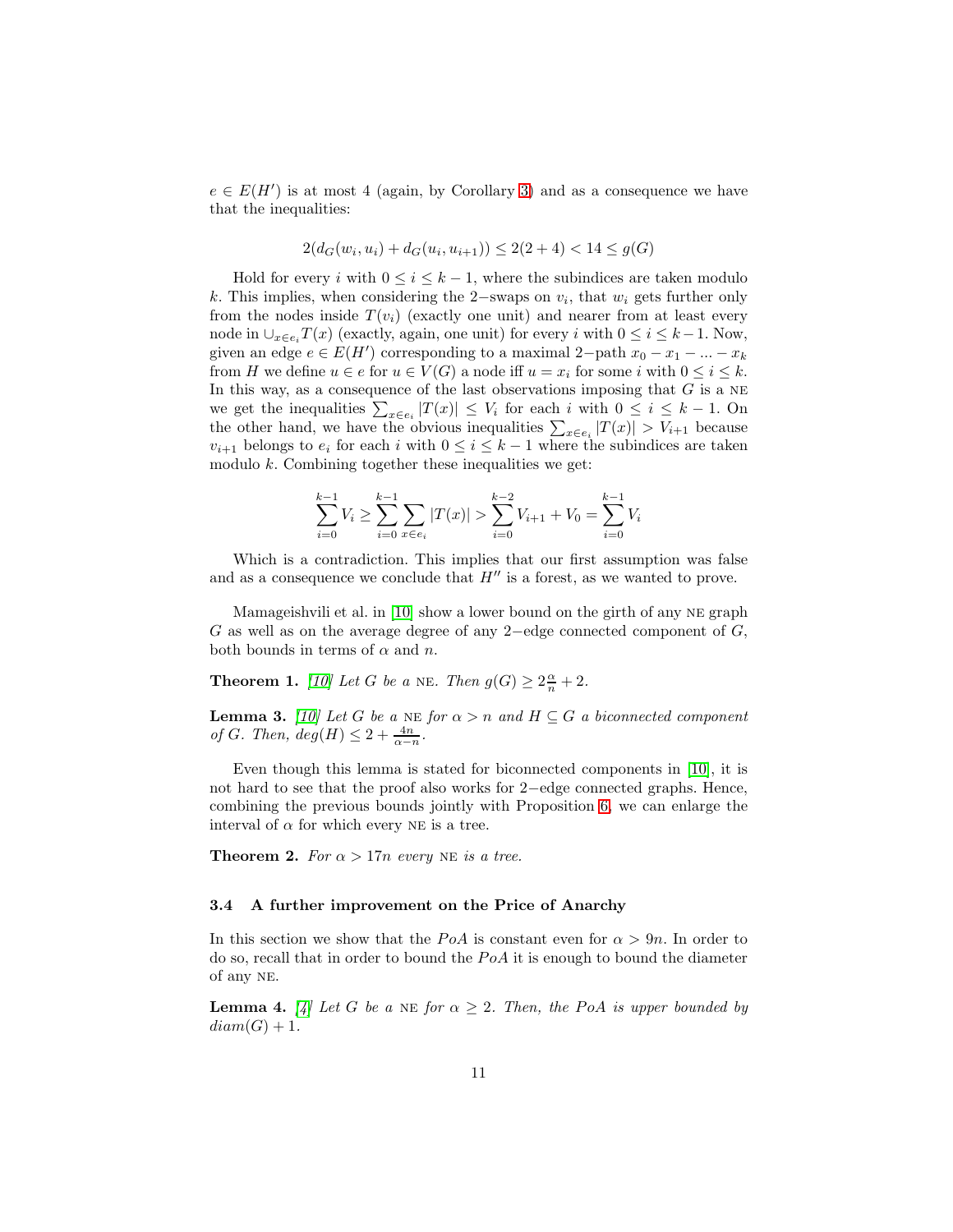Since we are mainly working with a non-trivial 2−edge connected component H of a NE graph  $G$ , it seems natural to find a relation between the diameter of  $G$ and the diameter of H. We can show that in any non-trivial 2−edge connected component H of a NE G, the depth of any connected component  $T(u)$  for  $u \in$  $V(H)$  is upper bounded by a constant. This result allows us to prove the following relation between  $diam(G)$  and  $diam(H)$ :

<span id="page-11-0"></span>**Proposition 7.** Let G be a NE for  $\alpha > 4n$  and  $H \subseteq G$  a nontrivial 2–edge connected component of G. Then,  $diam(G) \leq diam(H) + 206$ .

*Proof.* For  $\alpha > 17n$  every NE is a tree so in this case there do not exist any nontrivial 2−edge connected component. Therefore it is enough to show that  $diam(G) \leq diam(H) + 206$  when  $\alpha \leq 17n$ .

Indeed, let  $u', v'$  be nodes such that  $d_G(u', v') = diam(G)$ . Assume that  $u, v \in V(H)$  are the nodes such that  $u' \in T(u), v' \in T(v)$ . Let  $l_u = d_G(u, u')$ and  $l_v = d_G(v, v')$ . Since G is a NE, if u' buys a link to u then it holds that:

$$
0 \le \alpha - (l_u - 1)(n - U) \le 17n - (l_u - 1)(n - U) \Rightarrow l_u \le 1 + \frac{17n}{n - U}
$$

Similarly,  $l_v \leq 1 + \frac{17n}{n-V}$ . Next, let z, t be nodes at maximum distance from  $u, v$ respectively. Since  $\alpha > 2n$  by Proposition [1](#page-10-2) the girth of G is greater than or equal  $2(2+1) = 6$  so that  $d_G(u, z)$ ,  $d_G(v, t) \geq 3$ . Also, notice that  $|d_G(z, x) - d_G(u, x)| \leq$  $d_G(u, z)$  by the triangular inequality. Using this together with Corollary [1](#page-5-1) we obtain:

$$
2n > D(z) - D(u) = \sum_{x \in V(G)} (d_G(z, x) - d_G(x, u)) =
$$
  
= 
$$
\sum_{x \in T(u)} (d_G(z, x) - d_G(x, u)) + \sum_{x \notin T(u)} (d_G(z, x) - d_G(x, u)) \ge
$$
  

$$
\ge \sum_{x \in T(u)} d_G(u, z) + \sum_{x \notin T(u)} (-d_G(u, z)) = d_G(u, z)U - d_G(u, z)(n - U) =
$$

$$
= d_G(u, z)(2U - n)
$$

Hence, either  $U \le n/2$  and then  $l_u \le 1 + \frac{17}{1/2} = 35$  or if  $U > n/2$  then the previous inequality implies that  $U < \frac{2n/3+n}{2} = \frac{5}{6}n$  so that  $l_u \leq 1 + \frac{17}{1/6} = 103$ . Therefore:

$$
diam(G) \le l_u + diam(H) + l_v \le diam(H) + 206
$$

As we wanted to see.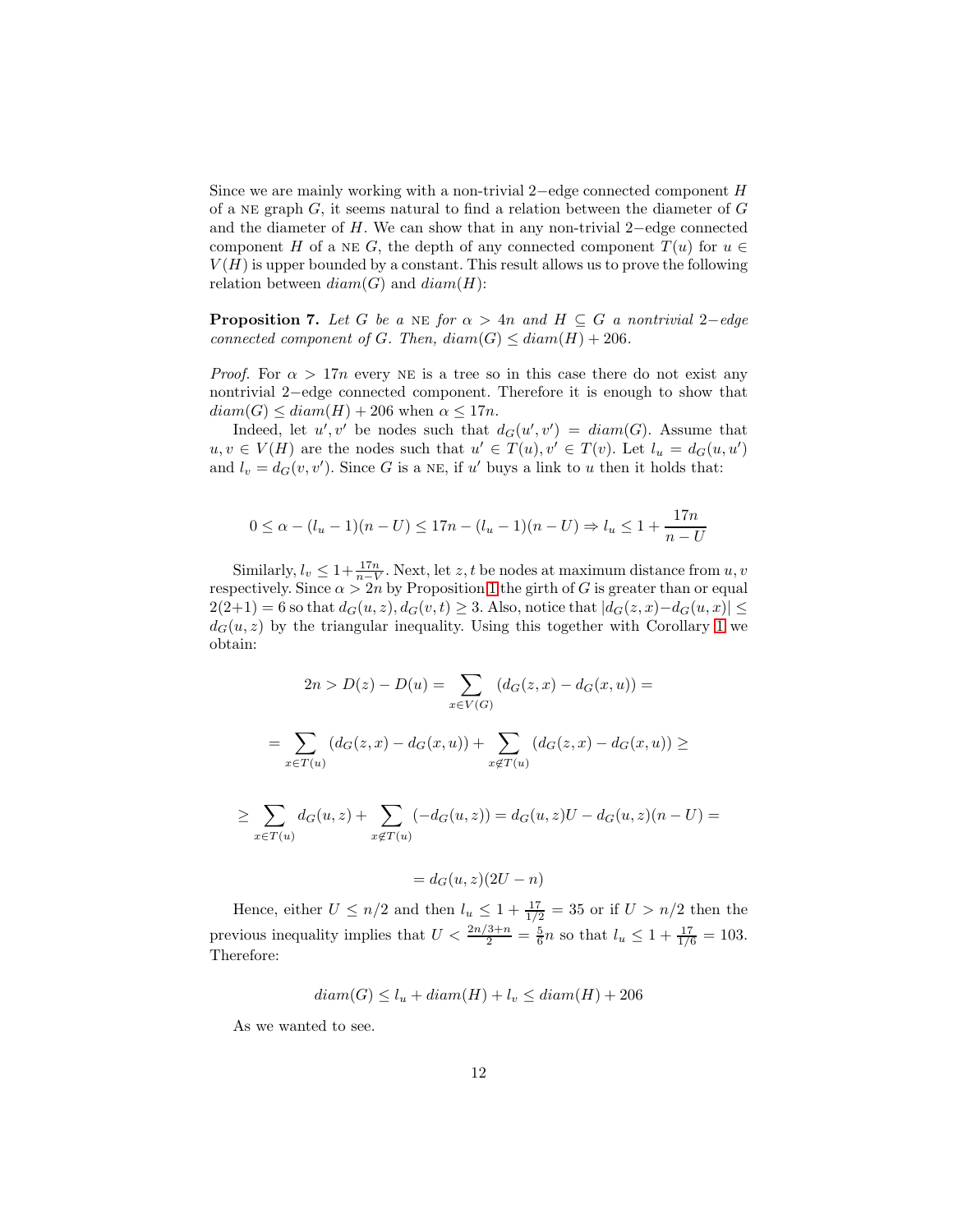In the following, we are going to improve the lower bound for  $deg(H)$ . The basic idea is to analyze the structure that form the edges from  $H''$  in a bit more of detail than we did in Proposition [6.](#page-9-2) In there, we exploited the fact that there do not exist cycles of edges from  $H''$ , thus deducing that  $H''$  is a forest. This approach could be regarded as a kind of linear exploration, in the sense that we only deviated in the direction that the 2−nodes forming the edges from  $H''$  define, which is unique. Recall that for any  $u \in V(H'')$ ,  $deg_{H''}(u) \leq 1$  and  $deg_{H'}(u) \geq 3$ . Then, we can consider the following deviation:  $u \in V(H'')$  deletes two links (from  $H$ ) and buys a link to a node close to it. If the variation of the sum of the distances to the other nodes is small enough, then this deviation could represent an advantage to u. This is exactly what we are going to use in the following two lemmas.

First, we need to extend the definitions we made in the previous section about coordinate systems. In this new scenario we are dealing with a subgraph X and three nodes  $v_1, v_2, v_3 \in X$  having the exact same properties as in the case of cardinality two. The same definitions work except that now the boundary of X, which is called  $\partial X$ , has three elements,  $v_1, v_2, v_3$ . Then defining analogously  $x_1, x_2, x_3$ , we obtain a coordinate system of cardinality three that is noted as  $(\partial X)_1 = v_1, (\partial X)_2 = v_2, (\partial X)_3 = v_3$ . Let  $a_1, a_2, a_3 \in \mathbb{Z}$ , then:  $\langle x_1 + a_1, x_2 + a_2, a_3 + b_4 \rangle$  $a_2, x_3+a_3$  refer to the cardinality of the set of nodes  $v \notin X$  such that  $x_1(v)+a_1 \leq$  $x_2(v)+a_2, x_3(v)+a_3$ . Similarly,  $\langle x_1 + a_1, x_2 + a_2, x_3 + a_3 \rangle$  refer to the cardinality of the set of nodes  $v \notin \overline{X}$  such that  $x_2(v) + a_2 \leq x_1(v) + a_1, x_3(v) + a_3$ . Finally,  $\langle x_1 + a_1, x_2 + a_2, x_3 + a_3 \rangle$  refer to the cardinality of the set of nodes  $v \notin \overline{X}$  such that  $min(x_1(v) + a_1, x_2(v) + a_2) \le x_3(v) + a_3$ .

<span id="page-12-0"></span>**Lemma 5.** Let G be a NE for  $\alpha > 4n$  and  $H \subseteq G$  a non-trivial 2-edge connected component. Assume that  $g(G) \ge 16$  and  $diam(H) \ge 62$ . Let  $\pi = u_0 - u_1 - u_2$ ...  $- u_k$  be a path in H having at least three 2-nodes, with  $k \leq 7$ . Then there cannot be more than one  $2-path \pi' = u_k - ... - u_{k+l}$  with  $l \geq 2$ .

Proof. Assume the contrary and we see that a contradiction is reached. Indeed assume that  $\pi_1 = u_k - v_1 - w_1$ ,  $\pi_2 = u_k - v_2 - w_2$  are two 2-paths of length two adjacent to  $u_k$  and disjoint with  $\pi$ . Let  $u_{i_1}, u_{i_2}, u_{i_3}$  be three 2-nodes from  $\pi$  and let  $(\partial \phi)_1 = w_1, (\partial \phi)_2 = w_2$  and  $(\partial \phi)_3 = u_k$  be a coordinate system, where  $\phi = \pi_1 \cup \pi_2$ . Consider the 2-swaps on  $u_{i_1}, u_{i_2}, u_{i_3}$ . Since  $k \leq 7$  and  $g(G) \ge 16 = 2 \cdot (7 + 1)$ , when considering the 2-swap on  $u_{i_1}$ , the node  $u_{i_1-1}$ , sees every node in  $T(v_1)$ ,  $T(v_2)$ ,  $T(u_{i_2})$  and  $T(u_{i_3})$  one unit closer than before deviating. Also, it is clear that in such deviation every node in  $T(u_{i_1})$  gets one unit further from  $u_{i_1-1}$  and that there are no more nodes in G having this property. Thus, imposing that  $G$  is a NE we get the inequality:

$$
U_{i_1} \ge U_{i_2} + U_{i_3} + V_1 + V_2
$$

In a similar way, if we consider the 2−swaps on  $u_{i_2}$  and  $u_{i_3}$  we get the inequalities:

$$
U_{i_2} \ge U_{i_3} + V_1 + V_2
$$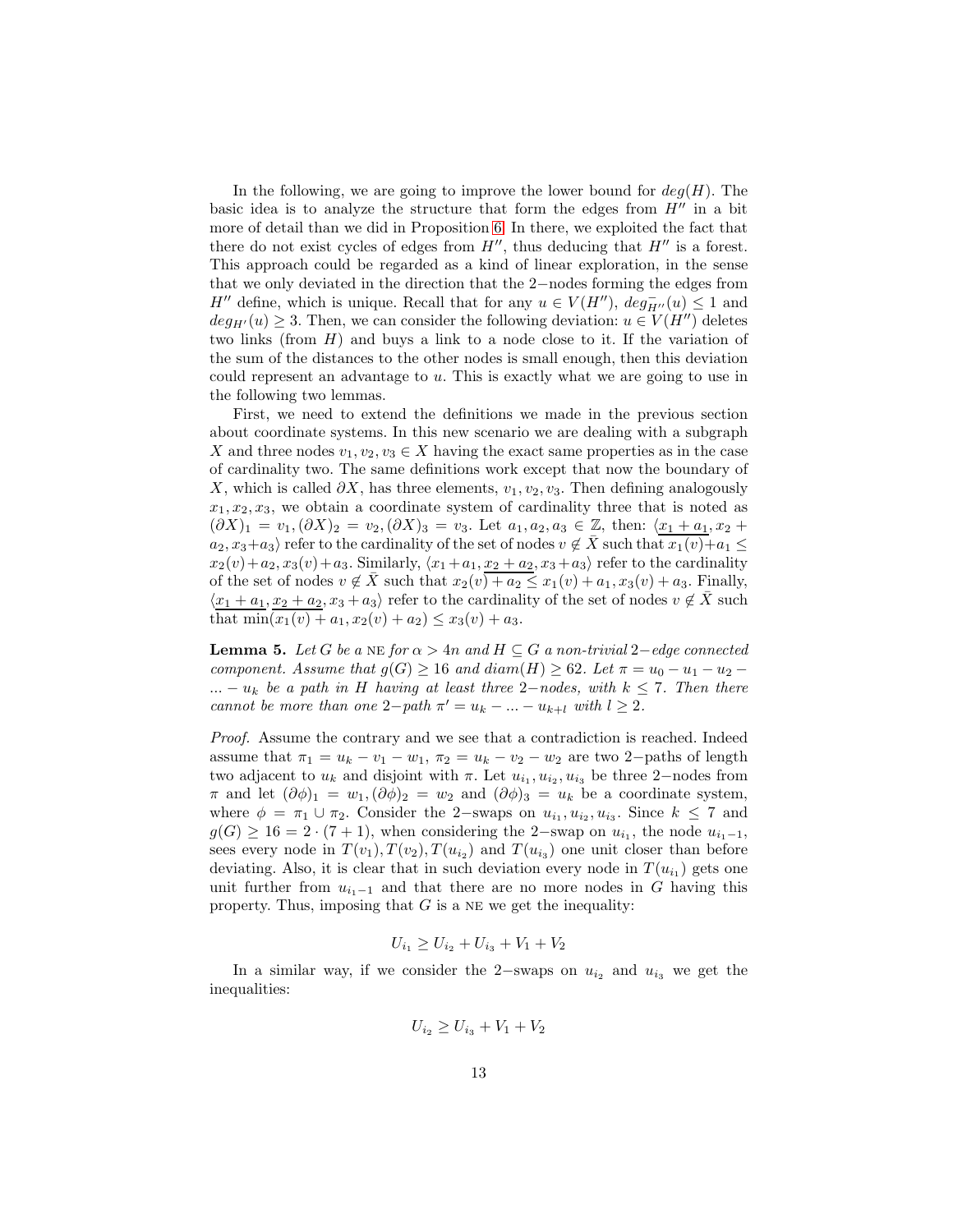$$
U_{i_3} \geq V_1 + V_2
$$

Respectively.

Now consider the 2-swap on  $v_1$ . For any node  $v \in V(G)$  the distance change to  $u_k$  belongs to the set  $\{-1,0,1\}$ . Clearly,  $u_k$  gets one unit further from every node inside  $T(v_1)$  when deviating and from the remaining nodes the distance change is either  $-1$  or 0. More precisely, from this remaining set of nodes,  $u_k$  gets one unit closer exactly to the nodes  $v \notin \overline{\phi}$  satisfying  $x_1(v) + 1 < x_2(v) + 2, x_3(v)$ , which is the same as saying  $x_1(v) + 2 \le x_2(v) + 2$ ,  $x_3(v)$ . Therefore, imposing that  $G$  is a NE we get the following inequality:

$$
V_1 \ge \langle \underline{2+x_1}, 2+x_2, x_3 \rangle
$$

Likewise, considering the same reasoning in  $v_2$ :

$$
V_2 \ge \langle 2 + x_1, \underline{2 + x_2}, x_3 \rangle
$$

By Proposition [3](#page-4-1) there exist two minimal cycles  $c_1, c_2$  passing through  $\pi_1, \pi_2$ , respectively. Also, by Proposition [2](#page-4-0) neither of  $c_1, c_2$  contains simultaneously the two 2−paths  $\pi_1, \pi_2$ . This implies that when we delete the links  $(u_k, v_1), (u_k, v_2)$ we can use  $c_i$  to go from  $u_k$  to  $v_i$  for  $i = 1, 2$ . Consider the deviation that consists in deleting the edges  $(u_k, v_1), (u_k, v_2)$  and adding a link to  $u_{i_1}$  and call  $\Delta C_1$  the corresponding cost difference.

For this deviation, notice that any node  $v \notin \overline{\phi}$  gets further from  $u_k$  in the deviated network iff  $x_3(v) \leq \min(x_1(v) + 2, x_2(v) + 2)$  does not hold, i.e, iff  $\min(x_1(v) + 2, x_2(v) + 2) < x_3(v)$ . Also, for such set of nodes, the corresponding distance change in the deviated network is of at most  $(l(c_i) - 2) - 2 \leq (2f + 1 2) - 2 < 2f$ , where  $f = diam_H(u_k)$ , because as said before, we can use the cycle  $c_i$  and we know that  $l(c_i) \leq 2f + 1$  because  $c_i$  is minimal.

Using similar arguments, it can be shown that the remaining nodes  $v \in \overline{\phi} =$  $T(v_1) \cup T(v_2)$  gets further from  $u_k$  in the deviated network, too, and that the corresponding distance change is also upper bounded by 2f.

Therefore, imposing that  $G$  is a NE we get:

$$
\Delta C_1 < -\alpha + 2f\left(V_1 + V_2 + \langle \underline{2 + x_1}, \underline{2 + x_2}, x_3 \rangle\right)
$$

On the other hand, let z be a node at the maximum distance from  $u_k$ , i.e a node verifying  $d_H(u_k, z) = f$ , and consider the deviation that consists in adding a link from z to  $u_k$ . Call  $\Delta C_2$  the cost difference associated to such deviation. Notice that the distance change (in absolute value) associated to each node in  $T(u_{i_1})$  is at least  $d_H(z, u_{i_1}) - (1 + d_H(u_k, u_{i_1})) \ge f - 2d_H(u_k, u_{i_1}) - 1 \ge f - 13$ , using the triangular inequality together with  $k \leq 7$ . Moreover, the same upper bound works if we consider the nodes in  $T(u_{i_2})$  and  $T(u_{i_3})$ . Therefore, imposing that  $G$  is a NE we get:

$$
\Delta C_2 < \alpha - (f - 13)(U_{i_1} + U_{i_2} + U_{i_3})
$$

And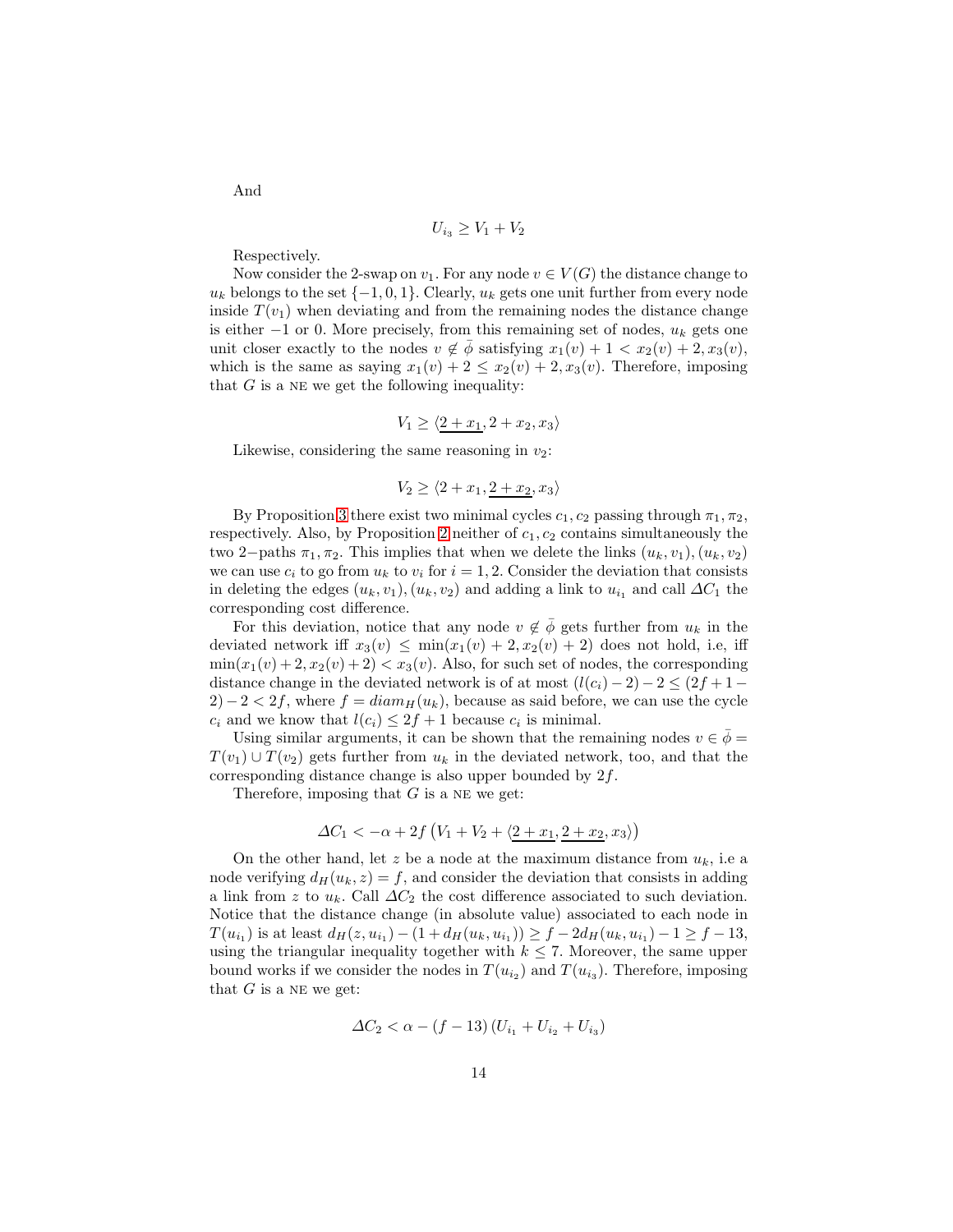Thus, adding these two inequalities and combining the resulting inequality with the previous ones we get:

$$
\Delta C_1 + \Delta C_2 < -(f-13)(U_{i_1} + U_{i_2} + U_{i_3}) + 2f(V_1 + V_2 + \langle 2 + x_1, 2 + x_2, x_3 \rangle) \le
$$
\n
$$
\leq -2(f-13)(U_{i_2} + U_{i_3}) + (f+13)(V_1 + V_2) + 2f\langle 2 + x_1, 2 + x_2, x_3 \rangle \le
$$
\n
$$
\leq -4(f-13)U_{i_3} - (f-39)(V_1 + V_2) + 2f\langle 2 + x_1, 2 + x_2, x_3 \rangle \le
$$
\n
$$
\leq (-5f+91)(V_1 + V_2) + 2f\langle 2 + x_1, 2 + x_2, x_3 \rangle
$$

But

 $V_1 + V_2 \geq \langle 2 + x_1, 2 + x_2, x_3 \rangle + \langle 2 + x_1, 2 + x_2, x_3 \rangle \geq \langle 2 + x_1, 2 + x_2, x_3 \rangle$ 

Therefore:

$$
\Delta C_1 + \Delta C_2 < (-3f + 91)\langle \underline{2 + x_1}, \underline{2 + x_2}, x_3 \rangle \le 0
$$

Because by assumption  $diam(H) \geq 62$  so that  $f \geq 31$  by the triangular inequality.

<span id="page-14-0"></span>**Lemma 6.** Let G be a NE for  $\alpha > 4n$  and H a nontrivial 2-edge connected component. Assume that  $g(G) \geq 12$  and that  $diam(H) \geq 126$ . Let  $\pi = u_0 - u_1$  $u_2 - ... - u_k$  be path in H having at least two 2-nodes, with  $k \leq 4$ . Then there cannot be more than one  $2-path \pi' = u_k - ... - -u_{k+l}$  with  $l > 2$ .

Proof. Assume the contrary and we see that a contradiction is reached. Indeed assume that  $\pi_1 = u_k - v_1 - w_1 - t_1$ ,  $\pi_2 = u_k - v_2 - w_2 - t_2$  are two 2-paths of length two adjacent to  $u_k$  and disjoint with  $\pi$ . Let  $u_{i_1}, u_{i_2}$  be two 2-nodes from  $\pi$  and let  $(\partial \phi)_1 = t_1, (\partial \phi)_2 = t_2$  and  $(\partial \phi)_3 = u_k$  be a coordinate system, where  $\phi = \pi_1 \cup \pi_2$ . Consider the 2–swaps on  $u_{i_1}, u_{i_2}$ . Since  $g(G) \ge 12 = 2 \cdot (4+2)$ , when considering the 2–swap on  $u_{i_1}$ , the node  $u_{i_1-1}$ , sees every node in  $T(v_1)$ ,  $T(v_2)$ ,  $T(w_1)$ ,  $T(w_2)$ and  $T(u_{i_2})$  one unit closer than before deviating. Also, it is clear that in such deviation every node in  $T(u_{i_1})$  gets one unit further from  $u_{i_1-1}$  and that there are no more nodes in  $G$  having this property. Thus, imposing that  $G$  is a NE we get the inequality:

$$
U_{i_1} \ge U_{i_2} + V_1 + V_2 + W_1 + W_2
$$

In a similar way, if we consider the 2−swap on  $u_{i_2}$  we get the inequality:

$$
U_{i_2} \ge V_1 + V_2 + W_1 + W_2
$$

Now consider the 2-swap on  $v_1$ . For any node  $v \in V(G)$  the distance change to  $u_k$  belongs to the set  $\{-1, 0, 1\}$ . Clearly,  $u_k$  gets one unit further from every node inside  $T(v_1)$  when deviating and from the remaining nodes the distance change is either  $-1$  or 0. More precisely, from this remaining set of nodes,  $u_k$  gets one unit closer exactly to the nodes  $v \notin \overline{\phi}$  satisfying  $x_1(v) + 2 < x_2(v) + 3, x_3(v)$ ,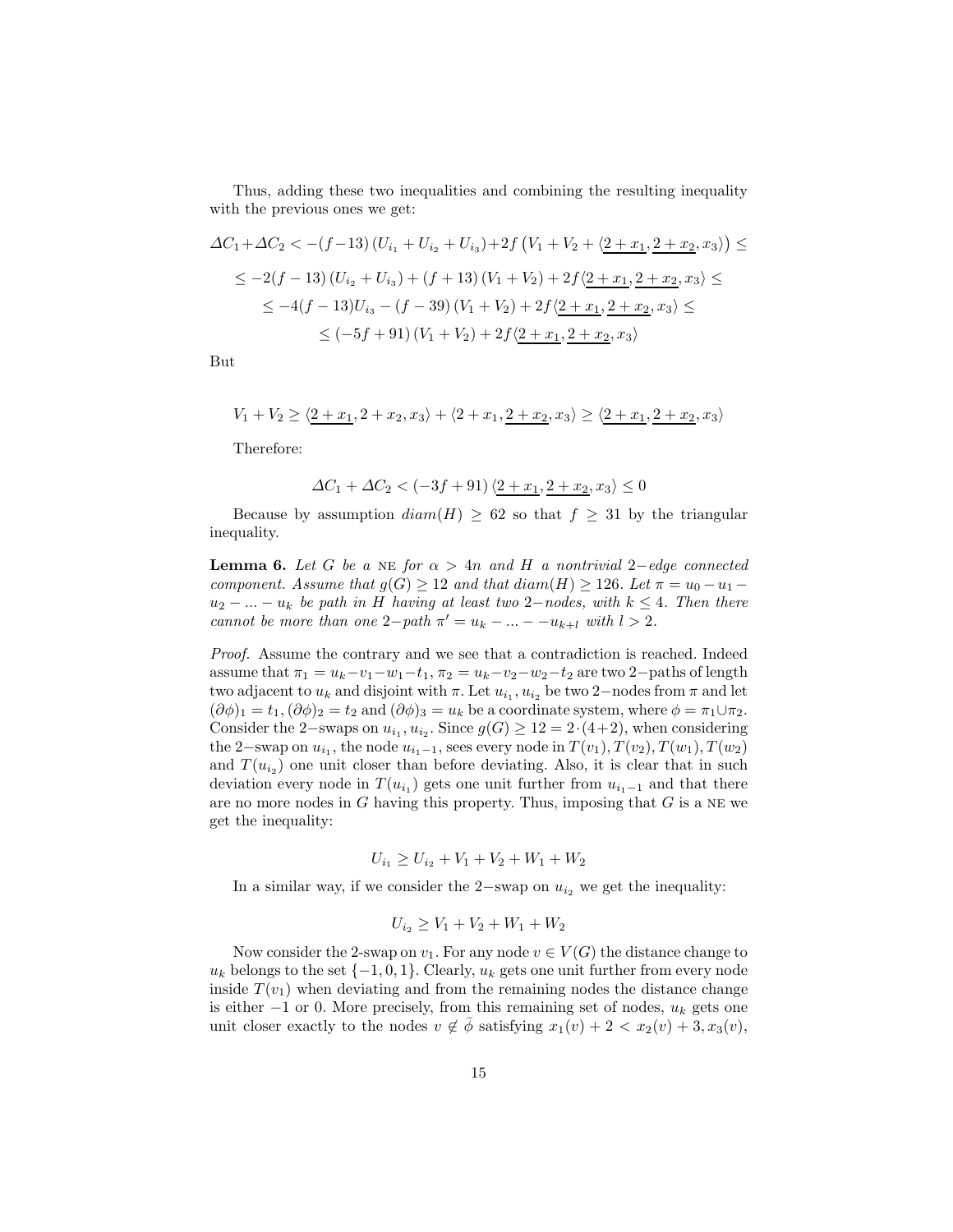which is the same as saying  $x_1(v) + 3 \le x_2(v) + 3$ ,  $x_3(v)$ . Therefore, imposing that  $G$  is a NE we get the following inequality:

$$
V_1 \ge W_1 + \langle \underline{3+x_1}, 3+x_2, x_3 \rangle
$$

Likewise, considering the same reasoning in  $v_2$ :

$$
V_2 \ge W_2 + \langle 3 + x_1, \underline{3 + x_2}, x_3 \rangle
$$

In a similar way, considering the 2−swaps on  $w_1$  and  $w_2$  and imposing that  $G$  is a NE we get the inequalities:

$$
W_1 \ge \langle \underline{2+x_1}, 4+x_2, 1+x_3 \rangle
$$
  

$$
W_2 \ge \langle 4+x_1, \underline{2+x_2}, 1+x_3 \rangle
$$

Now, by Proposition [3](#page-4-1) there exist two minimal cycles  $c_1, c_2$  passing through  $\pi_1, \pi_2$ , respectively. Also, by Proposition [2](#page-4-0) neither of  $c_1, c_2$  contains simultaneously the two 2−paths  $\pi_1, \pi_2$ . This means that when we delete the edges  $(u_k, v_1), (u_k, v_2)$  we can use  $c_i$  to go from  $u_k$  to  $v_i$  and  $w_i$  for  $i = 1, 2$ . Consider the deviation that consists in deleting the edges  $(u_k, v_1), (u_k, v_2)$  and adding a link to  $u_{i_1}$  and call  $\Delta C_1$  the corresponding cost difference.

For this deviation, notice that any node  $v \notin \phi$  gets further from  $u_k$  in the deviated network iff  $x_3(v) \leq \min(x_1(v) + 3, x_2(v) + 3)$  does not hold, i.e, iff  $\min(x_1(v) + 3, x_2(v) + 3) < x_3(v)$ . Also, for such set of nodes, the corresponding distance change in the deviated network is of at most  $(l(c_i) - 3) - 3 \leq (2f + 1 3) - 3 < 2f$ , where  $f = diam_H(u_k)$ , because as said before, we can use the cycle  $c_i$  and we know that  $l(c_i) \leq 2f + 1$  because  $c_i$  is minimal.

Using similar arguments, it can be shown that the remaining nodes  $v \in \overline{\phi} =$  $T(v_1) \cup T(v_2) \cup T(w_1) \cup T(w_2)$  gets further from  $u_k$  in the deviated network, too, and that the corresponding distance change is also upper bounded by  $2f$ .

Therefore, imposing that  $G$  is a NE we get:

$$
\Delta C_1 < -\alpha + 2f\left(V_1 + V_2 + W_1 + W_2 + \langle \underline{3 + x_1}, \underline{3 + x_2}, x_3 \rangle\right)
$$

On the other hand, let z be a node at the maximum distance from  $u_k$ , i.e a node verifying  $d_H(u_k, z) = f$ , and consider the deviation that consists in adding a link from z to  $u_k$ . Call  $\Delta C_2$  the cost difference associated to such deviation. Notice that the distance change (in absolute value) associated to each node in  $T(u_{i_1})$  is at least  $d_H(z, u_{i_1}) - (1 + d_H(u_k, u_{i_1})) \ge f - 2d_H(u_k, u_{i_1}) - 1 \ge f - 7$ , using the triangular inequality together with  $k \leq 4$ . Moreover, the same upper bound works if we consider the nodes in  $T(u_{i_2})$ . Therefore, imposing that G is a NE we get:

$$
\Delta C_2 < \alpha - (f - 7)(U_{i_1} + U_{i_2})
$$

Thus, adding these two inequalities and combining the resulting inequality with the previous ones we get: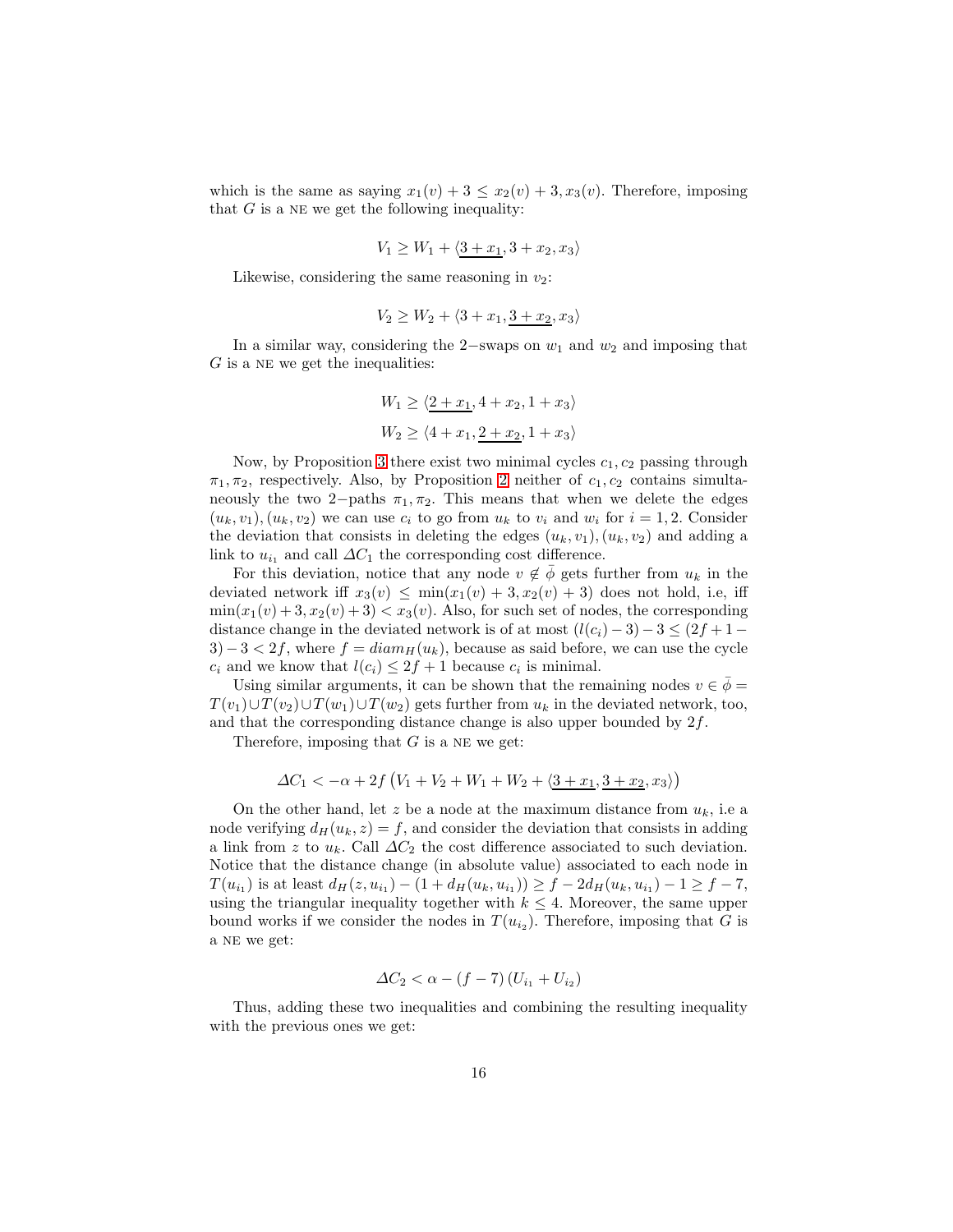$$
\Delta C_1 + \Delta C_2 < -(f-7)(U_{i_1} + U_{i_2}) + 2f(V_1 + W_1 + V_2 + W_2 + \langle \underline{3 + x_1}, \underline{3 + x_2}, x_3 \rangle) \le
$$
\n
$$
\leq -2(f-7)U_{i_2} + (f+7)(V_1 + W_1 + V_2 + W_2) + 2f\langle \underline{3 + x_1}, \underline{3 + x_2}, x_3 \rangle \le
$$
\n
$$
\leq -(f-21)(V_1 + W_1 + V_2 + W_2) + 2f\langle \underline{3 + x_1}, \underline{3 + x_2}, x_3 \rangle \le
$$
\n
$$
\leq -(3(f-21) - 2f)\langle \underline{3 + x_1}, \underline{3 + x_2}, x_3 \rangle \leq 0
$$

Where we have used that

 $\langle 2 + x_1, 4 + x_2, x_3 + 1 \rangle + \langle 4 + x_1, 2 + x_2, x_3 + 1 \rangle \geq \langle 3 + x_1, 3 + x_2, x_3 \rangle$ 

And that  $diam(H) \ge 126$  so that  $f \ge 63$  by the triangular inequality.

Starting at an arbitrary edge from  $E(H')$  of positive weight, we can construct a walk of adjacent edges through  $E(H')$  in such a way that the average of the weights of the edges from the walk is small enough. The basic idea is that if we have already built a path  $\pi$  of edges from  $E(H')$  and we are currently standing on the edge  $e \in E(H')$ , we can apply Lemma [5](#page-12-0) and Lemma [6](#page-14-0) to  $\pi$  to deduce that, among all the unvisited edges adjacent to e, we can choose at least one edge  $e'$  of weight 0 or 1 such that when adding  $e'$  to  $\pi$  the average of the weights of the edges from  $\pi$  is reduced. For an appropriate girth, we can build walks of this kind guaranteeing that the sets of visited edges in each walk are mutually disjoint. In this way, we can diminish the average weight of the edges of positive weight from  $E(H')$  thus getting a higher lower bound for  $deg(H)$ .

<span id="page-16-0"></span>**Proposition 8.** Let G be a NE for  $\alpha > 4n$  and  $H \subseteq G$  a 2-edge connected component of G. If  $g(G) \ge 20$  and  $diam(H) \ge 126$  then  $deg(H) \ge 2 + \frac{1}{2}$ .

*Proof.* Looking at the proof of Proposition [6](#page-9-2) it is enough to show that  $\sum_{e \in E(H')} w(e) \le$  $\frac{2}{3}|E(H')|$ . To this purpose, we shall notice that the edges in  $E(H')$  can be grouped into disjoint subsets in such a way that the average of the weights of the edges in every subset is at most 2/3.

Equivalently, we show that we can associate to each edge in  $e \in E(H')$  of strictly positive weight a subset  $\phi(e)$  of edges of weight 0 and 1 such that the average of the weights of the edges of  $\phi(e)$  together with the weight of e is at most  $2/3$ . Also, the association is such that there is no associated edge of weight 0 or 1 belonging simultaneously to two subsets  $\phi(e_1)$  and  $\phi(e_2)$ , for two distinct edges  $e_1, e_2$  of strictly positive weight.

Before proving the result we introduce some notation. Given two edges  $f_1, f_2 \in$  $E(H')$  and a node  $z \in V(H')$  we say that  $f_2$  is adjacent to  $f_1$  in z if  $f_1, f_2$ share exactly the endpoint z. Moreover, let  $f_1, f_2, ..., f_k \in E(H')$  be a sequence of edges. We say that  $f_1, f_2, ..., f_k$  is a non-degenerate sequence of consecutive edges if for every *i* with  $1 \leq i \leq k-1$ ,  $f_i, f_{i+1}$  share exactly one endpoint, call it  $x_i$ , and  $x_i \neq x_j$  for every  $i, j$  with  $i \neq j$ .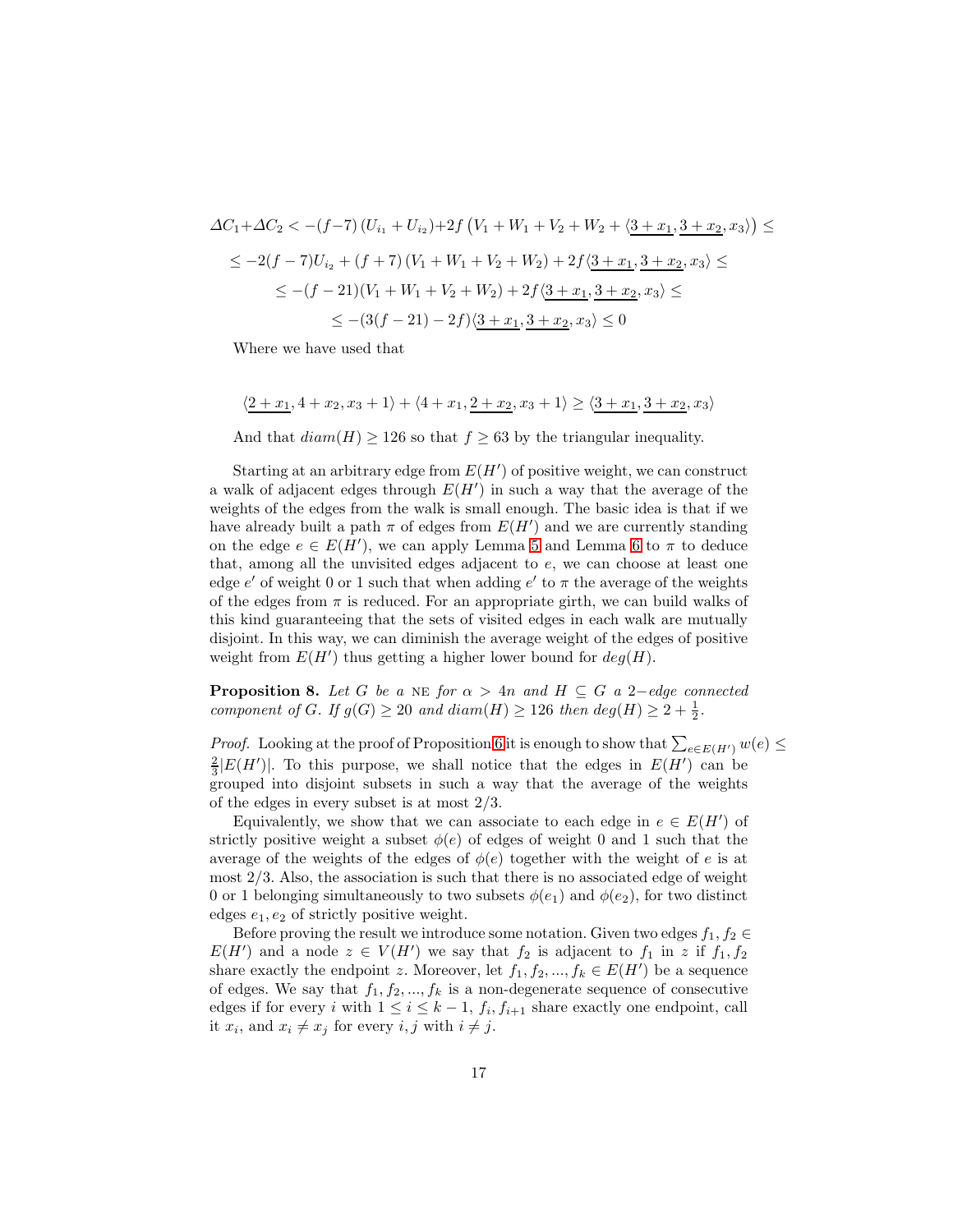Now, consider  $e = (u, v) \in E(H')$  an edge of strictly positive weight. We define the association  $\phi(e)$  in the following way:

(i) If  $w(e) = 3$ . Start with the path induced by e. By Lemma [5](#page-12-0) there exists an edge  $e_1 \in E(H')$  of weight zero such that  $e_1$  is adjacent to e in v. Now consider the path induced by e together with  $e_1$ . Analogously, Lemma [5](#page-12-0) tells us that there exists an edge  $e_2 \in E(H')$  of weight zero such that  $e, e_1, e_2$  is a nondegenerate sequence of consecutive edges. We can repeat this argument at least two more times to find two more edges of weight zero, call them  $e_3, e_4$ , such that  $e, e_1, e_2, e_3, e_4$  is a non-degenerate sequence of consecutive edges. Then, letting  $\phi(e) = \{e_1, e_2, e_3, e_4\}$  the desired requirements are fulfilled since  $3/5 < 2/3$ .

(ii) If  $w(e) = 2$ . By Lemma [6](#page-14-0) then we find an edge  $e_1 \in E(H')$  of weight at most one adjacent to  $e$  in  $v$ . We consider two subcases:

(a) If  $w(e_1) = 0$ . Then again, we can apply Lemma [6](#page-14-0) to the path induced by  $e, e_1$  and find an edge  $e_2 \in E(H')$  of weight at most 1 such that  $e, e_1, e_2$  is a non-degenerate sequence of consecutive edges. If  $w(e_2) = 0$  then letting  $\phi(e) =$  ${e_1, e_2}$  the requirements are fulfilled. Otherwise, if  $w(e_2) = 1$  then we can apply Lemma [5](#page-12-0) two times and find two consecutive edges  $e_3, e_4 \in E(H')$  of weight 0 such that  $e, e_1, e_2, e_3, e_4$  is a non-degenerate sequence of consecutive edges. Thus letting  $\phi(e) = \{e_1, e_2, e_3, e_4\}$  then the desired conditions are satisfied.

(b) If  $w(e_1) = 1$ . Then we can apply Lemma [5](#page-12-0) three times to find edges  $e_2, e_3, e_4 \in E(H')$  of weight 0 defining together with  $e, e_1$ , again, a non-degenerate sequence of consecutive edges. Likewise,  $\phi(e) = \{e_1, e_2, e_3, e_4\}$  satisfies the desired conditions.

(iii) If  $w(e) = 1$ . We distinguish four subcases:

(a) There exists an edge  $e_1 \in E(H')$  of weight 0 adjacent to e in v. Then letting  $\phi(e) = \{e_1\}$  we get that the corresponding average weight is  $1/2 < 2/3$ so we are done.

(b) If there is no edge adjacent to  $e$  in  $v$  of weight zero but there exists at least an edge  $e_1 \in E(H')$  of weight 1. Then we can apply Lemma [6](#page-14-0) to the path induced by  $e, e_1$  and find at least one edge  $e_2 \in E(H')$  of weight at most 1 such that  $e, e_1, e_2$  is a non-degenerate sequence of consecutive edges. If  $w(e_2) = 0$ then  $\phi(e) = \{e_1, e_2\}$  satisfies the requirements. Otherwise, if  $w(e_2) = 1$  then we can apply two times Lemma [5](#page-12-0) to obtain edges  $e_3, e_4 \in E(H')$  of weight zero such that  $e, e_1, e_2, e_3, e_4$  is a non-degenerate sequence of consecutive edges so that  $\phi(e) = \{e_1, e_2, e_3, e_4\}$  satisfies the desired conditions.

(c) If there is no edge adjacent to  $e$  in  $v$  of weight at most one but there exists at least an edge  $e_1 \in E(H')$  of weight 2. Then, again, we can apply Lemma [5](#page-12-0) three times to obtain edges  $e_2, e_3, e_4 \in E(H')$  of weight zero such that  $e, e_1, e_2, e_3, e_4$  is a non-degenerate sequence of consecutive edges. Setting  $\phi(e) = \{e_1, e_2, e_3, e_4\}$  the required conditions are fulfilled.

(d) If every edge adjacent to e in v distinct than e has weight 3. Let  $e_1 \in$  $E(H')$  any edge adjacent to e in v distinct than e. Then we can apply four times Lemma [5](#page-12-0) to obtain edges  $e_2, e_3, e_4, e_5 \in E(H')$  of weight zero such that  $e, e_1, e_2, e_3, e_4, e_5$  is a non-degenerate sequence of consecutive edges. Finally, if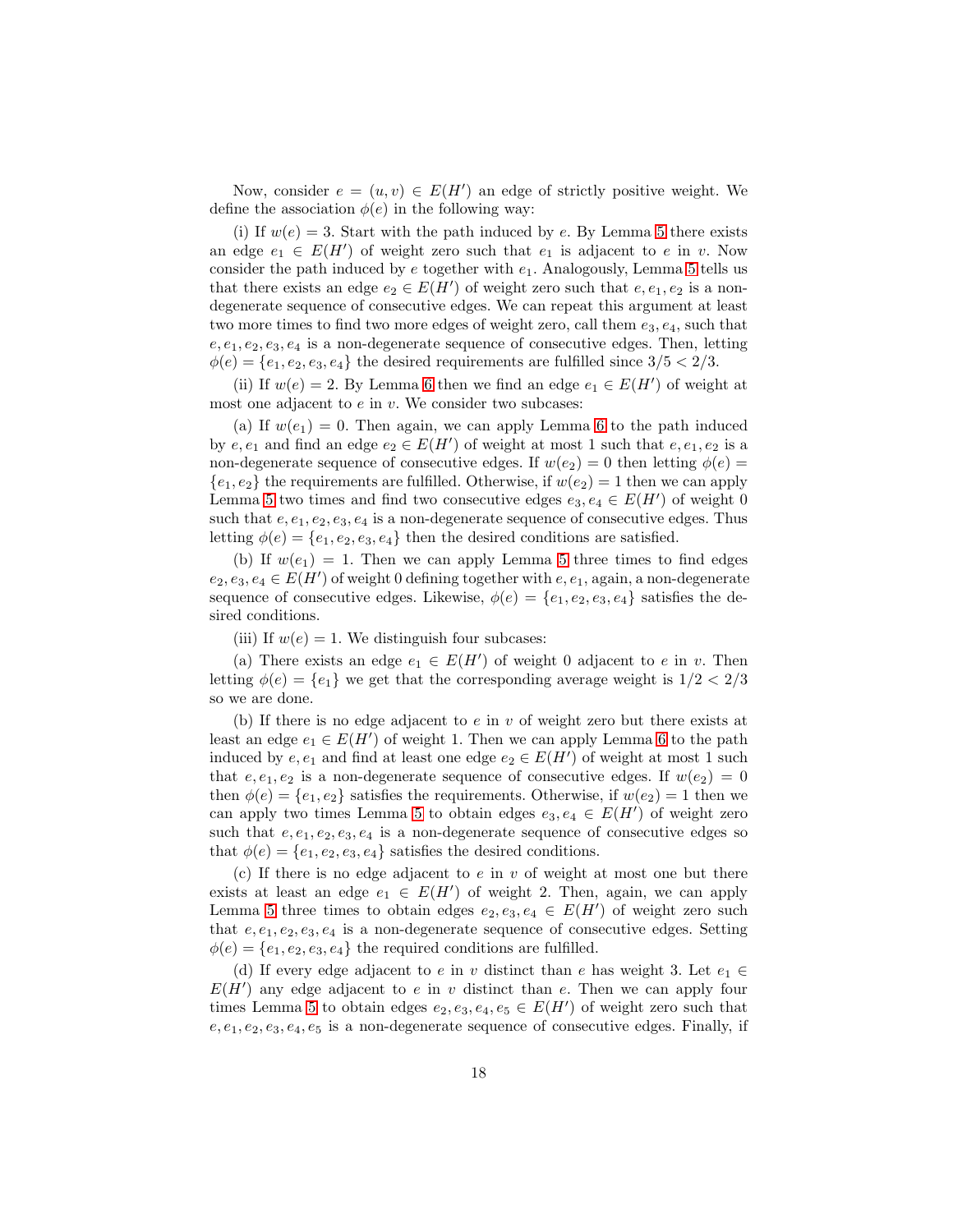we let  $\phi(e) = \{e_1, e_2, e_3, e_4, e_5\}$  then the average of weights of e together with the weights in  $\phi(e)$  is exactly 2/3, as we wanted to see.

Now assume that  $\phi$  has been defined for every edge of weight 1, 2, 3. Next we show that for any two distinct edges  $e_1 = (u_1, v_1), e_2 = (u_2, v_2) \in E(H')$  of weight 1, 2 or 3 there is no edge e belonging simultaneously to  $\phi(e_1)$  and  $\phi(e_2)$ .

For the sake of contradiction, assume the contrary, that is, that there is an edge  $e = (u, v) \in E(H')$  with  $e \in \phi(e_1) \cap \phi(e_2)$ . By construction of the association  $\phi$ , for any edge  $e' \in E(H')$ , the elements of  $\phi(e')$  together with  $e'$  define a non-degenerate path. Let  $\pi_1, \pi_2$  be these corresponding paths for  $\phi(e_1), \phi(e_2)$ , respectively. Now define  $x_1, x_2$  to be the nearest endpoint of e we found when we follow  $\pi_1, \pi_2$  starting from  $e_1, e_2$ , respectively. Also, let  $z_1, z_2$ be the nearest 2–nodes to  $x_1, x_2$ , that we find when following  $\pi_1, \pi_2$  starting at  $e_1, e_2$ , respectively (such 2–nodes must exist because  $e_1, e_2$  have strictly positive weight). Assume that  $(z_1, w_1), (t_1, z_1) \in E(H')$  and  $(z_2, w_2), (t_2, z_2) \in E(H')$  are the edges that define the 2−nodes  $z_1, z_2$ , respectively. As it can be seen from the construction of the association  $\phi$  we need no more than 5 edges (from G) to go from  $t_1$  to  $x_1$  through  $\pi_1$  and from  $t_2$  to  $x_2$  through  $\pi_2$ , respectively. Now suppose wlog that  $Z_1 \leq Z_2$ . Finally, notice that if  $x_1 = x_2$  then  $d_G(t_1, z_2) \leq 5 + 4 = 9$ whereas if  $x_1 \neq x_2$  then  $d_G(t_1, z_2) \leq 5 + 1 + 4 = 10$ . Thus in both cases when  $t_1$  swaps the link  $(t_1, z_1)$  for the link  $(t_1, w_1)$  he sees node  $z_2$  exactly one unit closer than before because  $g(G) \geq 2 \cdot 10$  by hypothesis. In this way the cost difference associated to such deviation is strictly less than  $Z_1 - Z_2 \leq 0$  units, a contradiction since  $G$  is a NE.

<span id="page-18-0"></span>As a consequence of all previous results we get the following theorem:

### **Theorem 3.** For  $\alpha > 9n$  the PoA is constant.

*Proof.* It is well known that the PoA for trees is at most 5. Thus, let G be any NE graph for  $\alpha > 9n$  having at least one non-trivial 2–edge connected component H. Since  $\alpha > 9n$  then  $g(G) \ge 20$  by Theorem [1.](#page-10-2) If  $diam(H) \ge 126$ since  $g(G) \ge 20$  then by Proposition [8](#page-16-0) we have that  $deg(H) \ge 2 + 1/2$ . However, by Lemma [3,](#page-10-3)  $deg(H) \leq 2 + 4n/(\alpha - n) < 2 + 1/2$  which is a contradiction. Hence,  $diam(H) < 126$ . Then, by Proposition [7](#page-11-0) and Lemma [3](#page-10-3) we have that  $PoA \leq 332$ .

## <span id="page-18-1"></span>4 The lower range

In this section we focus our attention to the range  $\alpha < n/C$  with  $C > 4$ , which we call the lower range. More precisely, we show that there is a connection between the equilibria for this range and the so called distance-uniform and distance-almost-uniform graphs introduced by Alon et al. in [\[2\]](#page-20-2).

A graph G is  $(k, \epsilon)$ –distance-almost-uniform if there exists an r such that  $\max_{i=0}^{k-1} |A_{r+i}(u)| \ge n(1-\epsilon)$  for all  $u \in V(G)$ , where  $A_s(v)$  is the set of nodes w at distance exactly s from v. In this way,  $\epsilon$ −distance-uniform and  $\epsilon$ −distance-almost-uniform as introduced in [\[2\]](#page-20-2) correspond to our  $(1, \epsilon)$ -distance-almostuniform and  $(2, \epsilon)$  –distance-almost-uniform definitions, respectively. Now, a col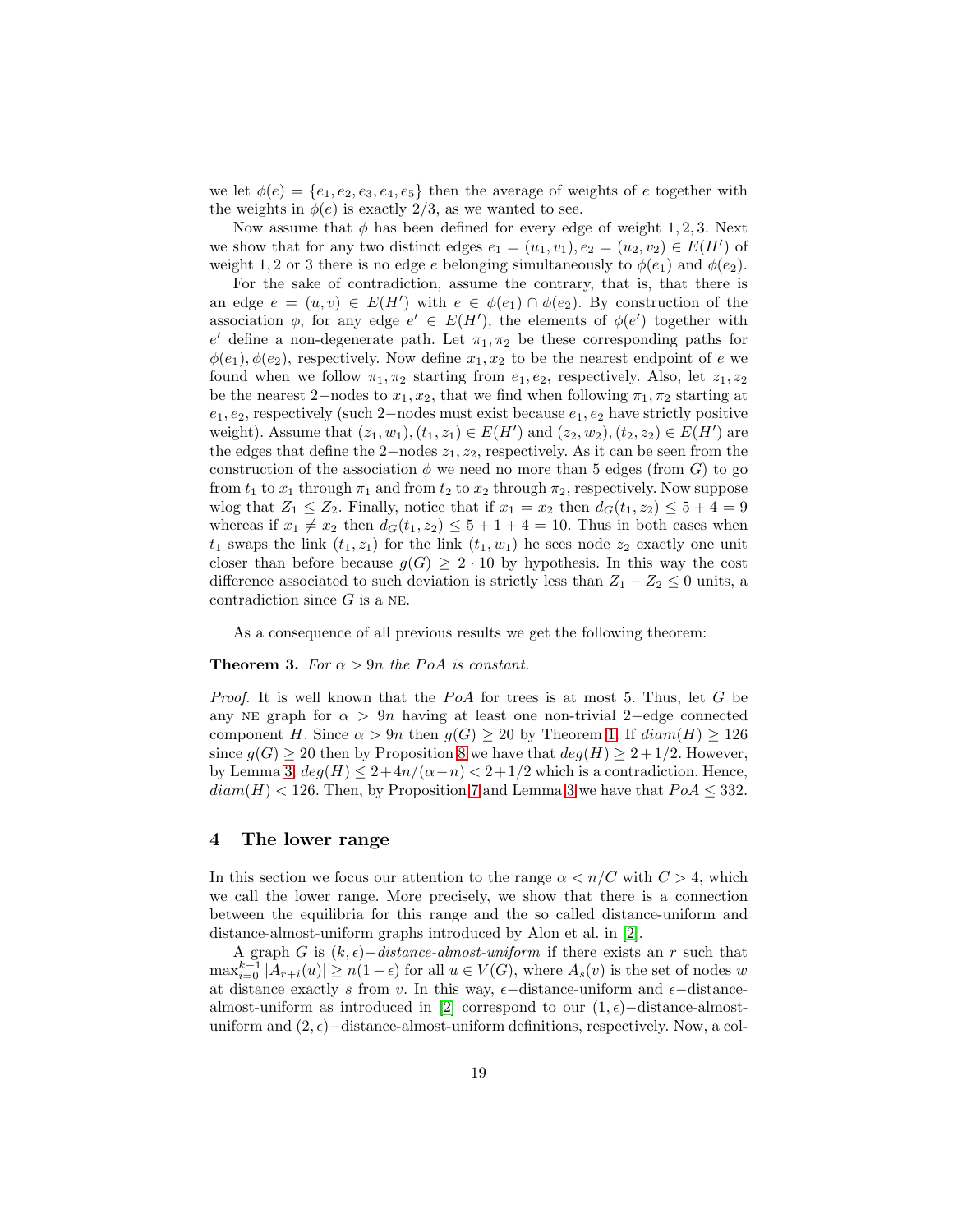lection of graphs F is k-distance-almost-uniform if there exists a constant  $\epsilon < 1$ for which every  $F \in \mathcal{F}$  is  $(k, \epsilon)$  –distance-almost-uniform.

**Proposition 9.** Let  $C > 4$  be a positive constant. Then every NE G for  $\alpha < n/C$ is  $(5, \epsilon)$  – almost-distance-uniform for  $\epsilon = \frac{4}{5}(1 + 1/C)$ .

*Proof.* First, fix  $u \in V(G)$ . Consider for  $w \neq u$  the two deviations that consist in adding a link from u to w and from w to u. Let  $\Delta C_1$  be the sum of all the corresponding cost differences when w varies over  $V(G) \setminus \{u\}$ . The part of the term corresponding to the bought links is  $2(n-1)\alpha$ . The part of the term corresponding to the sum of distances is:

$$
\sum_{w \in V(G) \setminus \{u\}} \sum_{x \in V(G)} d_{G+uw}(u, x) - d_G(u, x) + d_{G+uw}(w, x) - d_G(w, x) =
$$

$$
= \sum_{x \in V(G)} \sum_{w \in V(G) \setminus \{u\}} d_{G+uw}(u, x) - d_G(u, x) + d_{G+uw}(w, x) - d_G(w, x)
$$

Where  $G + uw$  denotes the graph G together with the edge uw. Notice that the expression  $d_{G+uw}(u, x) - d_G(u, x) + d_{G+uw}(w, x) - d_G(w, x)$  is less than or equal 0 for every x, w, but if  $u \in A_r(x)$  and  $w \in A_s(x)$  for r, s with r – s > 1 or  $r - s < -1$  then  $d_{G+uw}(u, x) - d_G(u, x) \le -1$  or  $d_{G+wu}(w, x)$  $d_G(w, x) \leq -1$ , respectively. In this way, the expression  $d_{G+uw}(u, x) - d_G(u, x) +$  $d_{G+wu}(w, x) - d_G(w, x)$  is strictly negative for all  $w \notin A_u(x)$ , where  $A_u(x) =$  $\{w \mid |d_G(u,x) - d_G(w,x)| \leq 1\} = A_{d_G(u,x)-1}(x) \cup A_{d_G(u,x)}(x) \cup A_{d_G(u,x)+1}(x).$ 

Therefore  $\Delta C_1 \leq 2\alpha(n-1) - \sum_{x \in V(G)} (n - |A_u(x)|)$ . So that, if G is a NE then  $\sum_{x \in V(G)} |A_u(x)| \geq n^2 - 2(n-1)\alpha$ .

Therefore there exists at least some  $v \in V(G)$  such that  $|A_u(v)| > n - 2\alpha$ .

Now let  $u, w \in V(G)$  be two nodes and consider the two deviations that consist in adding a link from u to w and from w to u. Let  $\Delta C_2$  be the sum of the two corresponding cost differences. We have that  $\Delta C_2 \leq 2\alpha - (n - |M_1(u, w)|)$ where  $M_1(u, w) = \{z \mid |d_G(z, u) - d_G(z, w)| \leq 1\}$ . Since if G is an equilibrium, then  $|M_1(u, w)| \geq n - 2\alpha$ .

Finally, let  $w \neq v$ . Since  $|M_1(w, v)| \geq n - 2\alpha$ , using that  $|Y \cap Z| \geq |Y| +$  $|Z| - |X|$  for Y, Z subsets of X, we get  $|M_1(w, v) \cap A_u(v)| > n - 4\alpha$ . Now, let r be such that  $A_u(v) = A_{r-1}(v) \cup A_r(v) \cup A_{r+1}(v)$ , that is,  $r = d_G(u, v)$ , and pick  $z \in M_1(w, v) \cap A_u(v)$ . If  $z \in A_{r-1}(v)$  then clearly  $d_G(z, w) \in \{r-2, r-1, r\}$ because  $z \in M_1(w, v)$ , too. Likewise, if  $z \in A_r(v)$  or  $z \in A_{r+1}(v)$  then  $d_G(z, w) \in$  $\{r-1, r, r+1\}$  or  $d_G(z, w) \in \{r, r+1, r+2\}$ , respectively. Therefore,  $M_1(w, v) \cap$  $A_u(v) \subseteq A_{r-2}(w) \cup A_{r-1}(w) \cup A_r(w) \cup A_{r+1}(w) \cup A_{r+2}(w)$ . In this way  $|A_{r-2}(w) \cup A_r(w)| \cup A_{r+1}(w) \cup A_{r+2}(w)$  $A_{r-1}(w) \cup A_r(w) \cup A_{r+1}(w) \cup A_{r+2}(w) > n-4\alpha$  for every  $w \neq v$ , so now the conclusion follows easily.

Given an undirected graph  $G = (V, E)$  we denote by  $G^k$  the graph having the same vertex set V and as edges the set  $\{uv \mid 0 < d_G(u, v) \leq k\}.$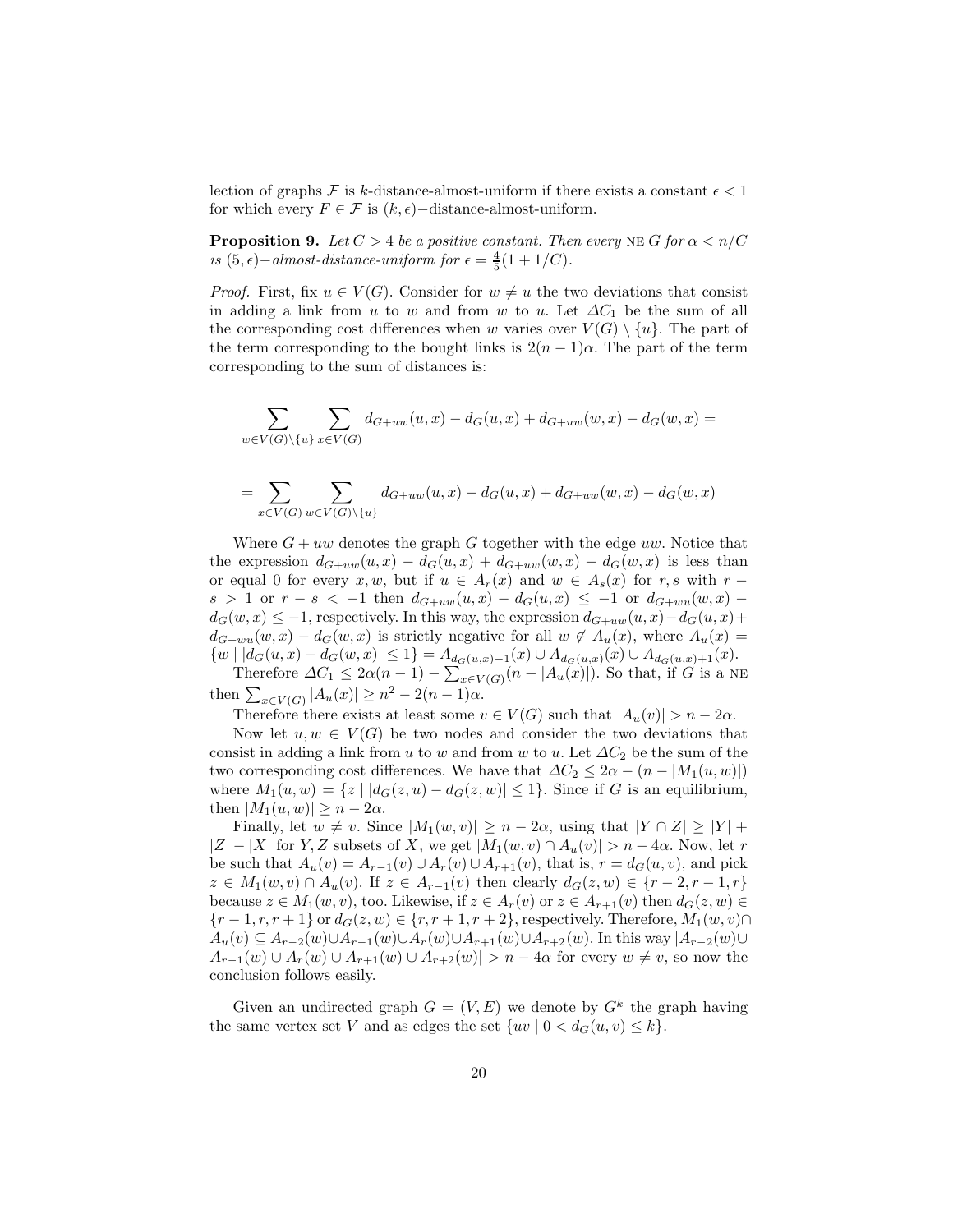**Proposition 10.** If G is  $(5, \epsilon)$  − distance-almost-uniform then  $G^4$  is  $(2, \epsilon)$  − distancealmost-uniform and has diameter  $\lceil diam(G)/4 \rceil$ .

*Proof.* Notice that  $\forall u, v$  if  $d_G(u, v) = 4k + l$  with  $k \geq 0$  and  $0 < l \leq 4$  then  $d_{G^4}(u, v) = k+1$ . Therefore, any generic distance value d changes to  $\lceil d/4 \rceil$ . From here the fact that  $diam(G^4) = \lceil diam(G)/4 \rceil$ .

Next, let r be the value for which  $\max_{i=0}^4 |A_{r+i}(u)| \ge n(1-\epsilon)$ . Clearly the distances  $r, r+1, r+2, r+3, r+4$  are 5 consecutive values. Then when changing from  $G$  to  $G<sup>4</sup>$  these values collapse to a set consisting of exactly two consecutive values. From here the conclusion.

The conjecture stated in [\[2\]](#page-20-2) saying that Distance-almost-uniform graphs have diameter  $O(\log n)$  seems to be refuted recently by M. Lavrov and P.-S. Lo. in [\[7\]](#page-21-4). Furthermore, using the same techniques considered in [\[4\]](#page-20-1) we have not been able to deduce an upper bound equal or better than  $O(\log n)$  on the PoA for the range  $\alpha < n/C$  with  $C > 4$ .

## 5 Conclusions

In the study of the upper range, among the new techniques we have introduced, we would like to highlight the coordinate systems. Such systems have served us as an analytical tool to be more precise when calculating and bounding the cost differences and, in particular, they have been crucial in order to show the final lower bound. An interesting open question is whether analogous results could be obtained for the max model using coordinates in order to enlarge the range  $\alpha > 129$  for which the PoA is known to be constant.

Furthermore, when considering the lower range, the last result in section [4](#page-18-1) provides new insight about the core problem of upper bounding the  $PoA$ . It seems that the structural property related with  $\epsilon$ −distance-almost-uniform graphs is fundamental in order to guarantee the equilibrium of the network.

### References

- <span id="page-20-0"></span>1. S. Albers, S. Eilts, E. Even-Dar, Y. Mansour, and L. Roditty. On Nash equilibria for a network creation game. ACM Trans. Economics and Comput., 2(1):2, 2014.
- <span id="page-20-2"></span>2. N. Alon, E. D. Demaine, M. Hajiaghayi, P. Kanellopoulos, and T. Leighton. Correction: Basic network creation games. SIAM J. Discrete Math., 28(3):1638–1640, 2014.
- 3. N. Alon, E. D. Demaine, M. T. Hajiaghayi, and T. Leighton. Basic network creation games. SIAM J. Discrete Math., 27(2):656–668, 2013.
- <span id="page-20-1"></span>4. E. D. Demaine, M. Hajiaghayi, H. Mahini, and M. Zadimoghaddam. The price of anarchy in network creation games. In PODC 2007, pp. 292–298, 2007.
- 5. E. D. Demaine, M. T. Hajiaghayi, H. Mahini, and M. Zadimoghaddam. The price of anarchy in network creation games. ACM Transactions on Algorithms, 8(2):13, 2012.